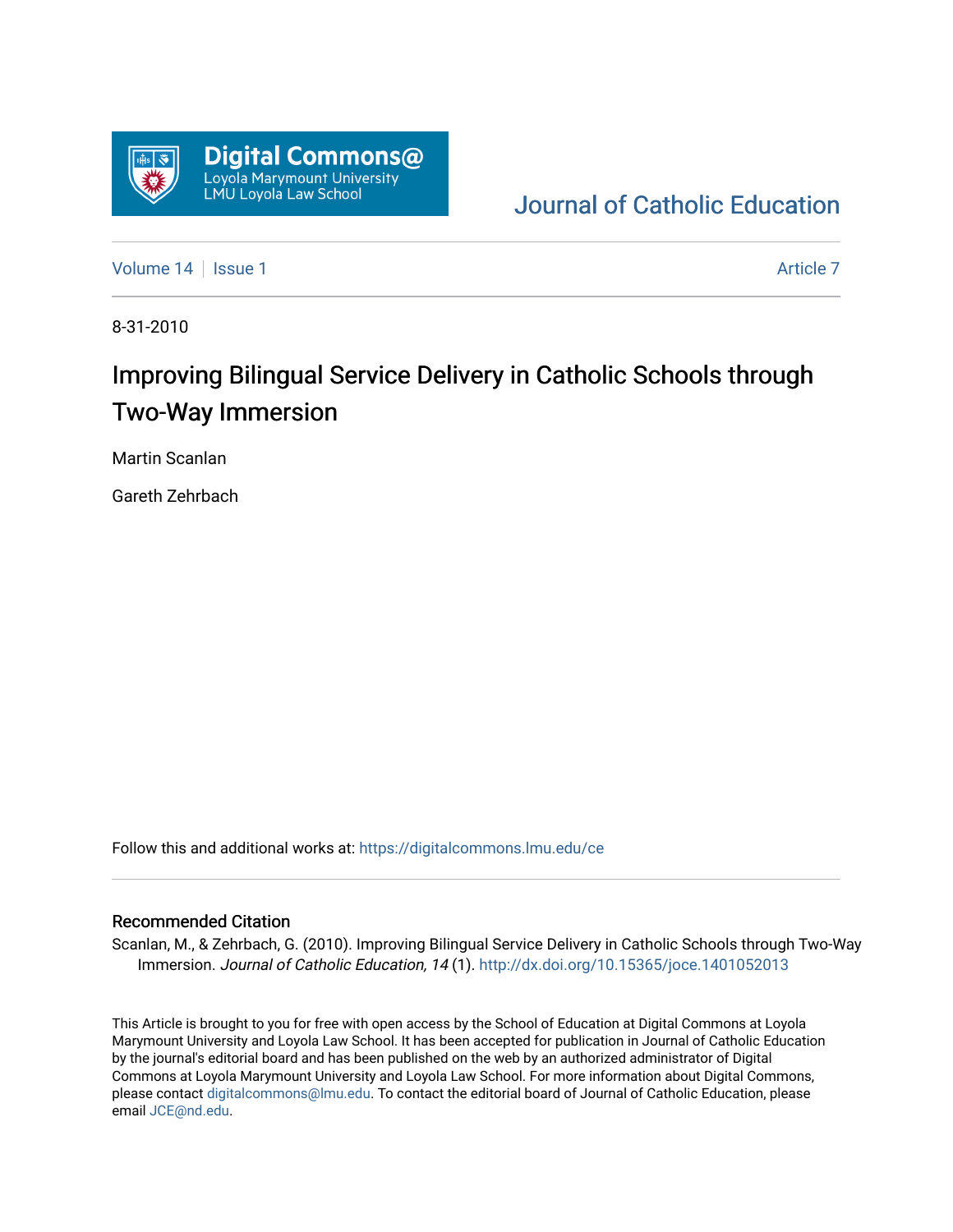## **Improving Bilingual Service Delivery in Catholic Schools through Two-Way Immersion**

Martin Scanlan Marquette University, Wisconsin Gareth Zehrbach University Public School Phoenix, Arizona

*Catholic elementary schools underserve Latino students, especially those who are bilingual. This paper presents a conceptual argument for Catholic elementary schools to improve this by pursuing the two-way immersion model of bilingual service delivery in Spanish and English. The argument is presented in three stages. First, we show that Catholic elementary schools underserve Latino families in general, and bilingual Latino students with limited proficiency in English in particular. Next, we present evidence from research literature and a case study that the two-way immersion approach to bilingual service delivery is philosophically and functionally well suited for Catholic schooling. We conclude by suggesting the implications of this argument for Catholic as well as other private sector schools.*

This article presents a conceptual argument for Catholic elementary<br>schools to pursue two-way immersion models of bilingual service de-<br>livery in Spanish and English. The thesis is that Catholic schools need<br>to require the schools to pursue two-way immersion models of bilingual service delivery in Spanish and English. The thesis is that Catholic schools need to recruit and retain Latino students more effectively, especially those who are bilingual in Spanish and English, and that an effective educational model is a necessary (though not sufficient) component toward this end. The two-way immersion model provides one such model. First, we describe how Catholic elementary schools underserve Latino families in general, and native Spanish speaking students who are English language learners (ELL) in particular. We argue that many Catholic elementary schools have not articulated coherent approaches to service delivery for these bilingual students. Next, we present an analysis of the two-way immersion approach to bilingual service delivery, examining how this model fits with the philosophical and functional demands of Catholic schooling. We present supporting evidence from a case study of one such school. We conclude by suggesting the implications of this argument for Catholic schools as well as other religious and secular schools in the private sector.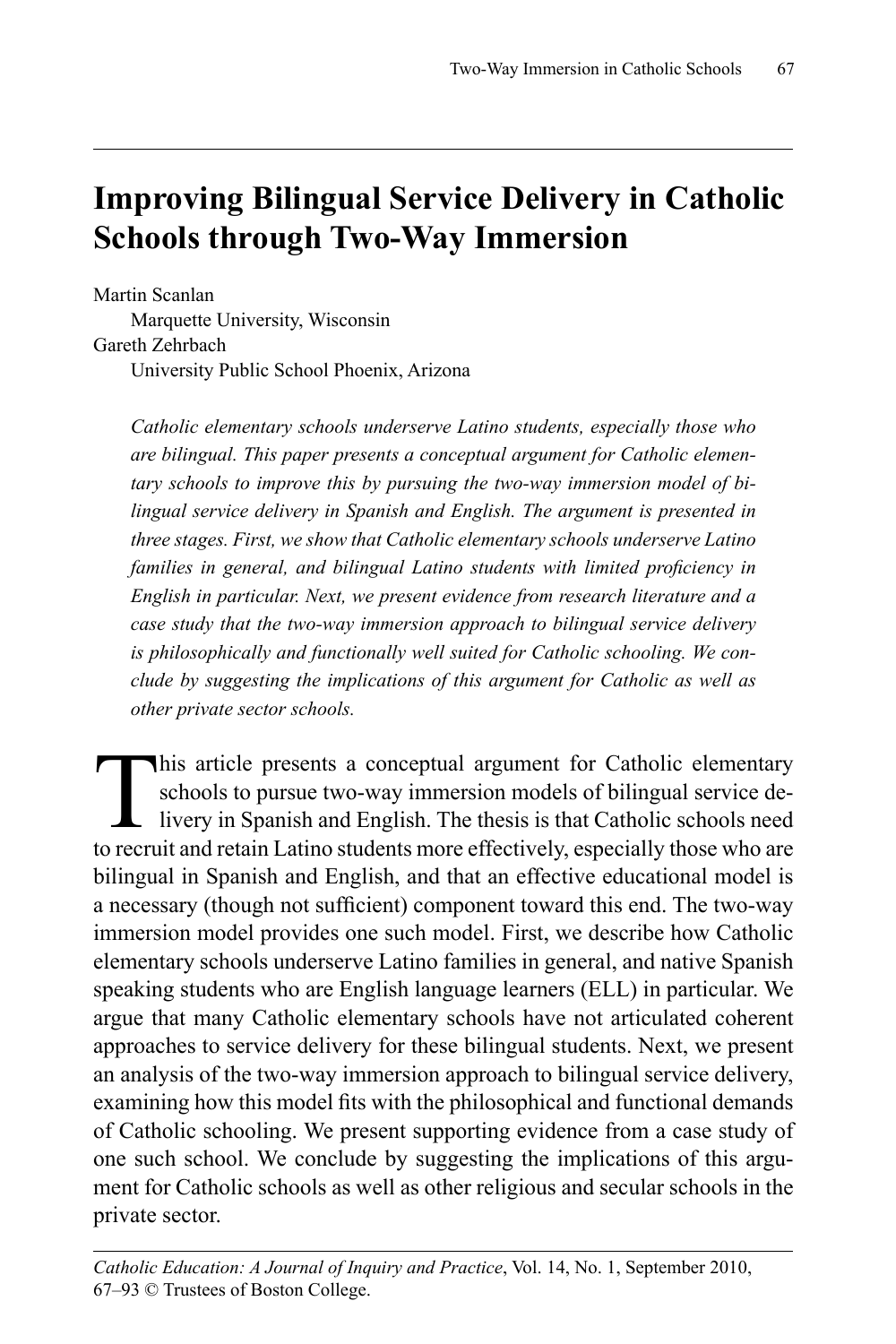### **The Context: Service Delivery for Linguistically Diverse Students**

The linguistic diversity in schools is rapidly rising. According to the United States Department of Education's National Center for Education Statistics (2004), among youth ages 5 to 24 "the percentage who were language minorities increased from 9% in 1979 to 17% in 1999" (p. iii). Approximately 1 in 5 children in the United States are first- or second-generation immigrants (Hernandez, Denton, & Macartney, 2009), the majority of whom are Latino (Portes & Hao, 2004). Latinos are pluralistic, ranging in many dimensions, including race, national origin, and linguistic proficiency (Hernandez et al., 2009). This article focuses on Latino students in general, and Latino students who are ELL in particular. Students who are ELL have been and will continue to be the fastest-growing population in public schools (Hernandez et al., 2009; U.S. Census Bureau, 2004). In fact, since 1990, the number of students who are ELL has risen by 150%, while the overall student population rose by 20% (National Clearinghouse for English Language Acquisition, 2006). In actual numbers, this translates into more than 5 million children who were not proficient in English in American public schools. This phenomenon is not isolated to port of entry and/or border states such as California, Texas, and Florida. States all across the country report record high numbers of ELLs in their public schools (Capps et al., 2005; Kohler & Larzarin, 2007).

Both quantitative and qualitative research tells us that bilingual students with limited proficiency in English lag behind academically and may struggle with other emotional concerns as well (Kohler & Larzarin, 2007; U.S. Department of Education, 2004; Valenzuela, 1999). Schools in the United States struggle to educate Latino students effectively who are ELL (Association for Supervision and Curriculum Development, 2005). Latino families, both native-born and immigrant, are much more likely than nativeborn White families to face barriers to educational success, such as elevated levels of poverty and familial mobility (Hernandez et al., 2009). Limited cultural responsiveness on the part of school communities to students with various ethnic, racial, and national heritages is another barrier many schools present to Latino families. In addition, for many of these families English is a second language. They depend on schools to have an articulated and effective approach to educating bilingual students. Thus, Latino children often face socioeconomic, sociocultural, and linguistic barriers to effective schooling.

Schools attempt to ameliorate barriers to students by delivering specific services, such as English as a second language and linguistic supports for students who are ELL, and Title I services for students in poverty. Looking at these services broadly, an important consideration is how they are organized.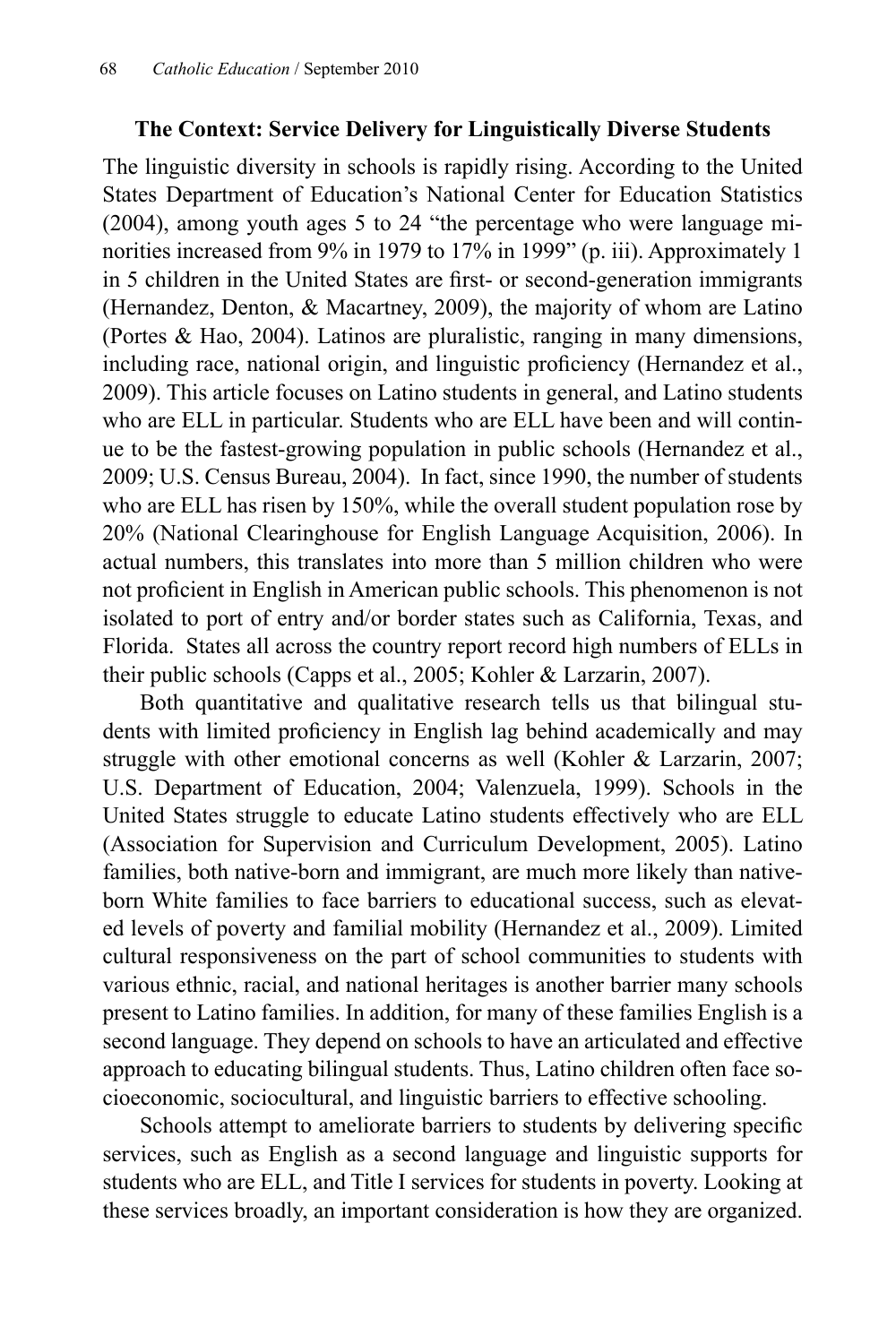Delivery of these services tends to be organized in manners that are either integrated into general education classrooms or delivered to individuals or small groups of students outside the classroom. In other words, an important aspect to consider with all service delivery is whether it is "pushed in" to the class, or involves pulling students out of class. Models to deliver services in integrated, inclusive settings are more effective, efficient, and equitable (Frattura & Capper, 2007), and well suited for Catholic school communities (Scanlan, 2009c).

Looking more narrowly at service delivery approaches for bilingual students, other distinctions emerge. While all approaches share the goal of supporting English language development, some seek to foster bilingualism—in this case in Spanish—as well (Brisk, 2006; Ovando, 2003). Thus, approaches to service delivery for these students exist on a monolingual-bilingual spectrum. At one end of the spectrum, monolingual approaches focus exclusively on English language development, not utilizing native languages whatsoever. At the other end of the spectrum, bilingual approaches focus on both English and Spanish language development. Monolingual approaches are subtractive and compensatory, viewing a native language other than English as a liability. In contrast, bilingual approaches are additive, viewing a native language as a strength. As Brisk (2006) states, "A successful bilingual program develops students' language and literacy proficiency, leads them to successful academic achievement, and nurtures sociocultural integration" (p. 10). Thus, while bilingual education approaches languages other than English as an asset upon which to build, monolingual education approaches a home language other than English as a deficit to be overcome. In addition to varying in terms of the linguistic goals (fostering bilingualism or not), these different approaches also range in the degree to which linguistically diverse students are integrated or separated from native English speakers.

This article analyzes one bilingual service delivery model: the two-way immersion model (TWI; also called dual immersion). TWI promotes bilingualism, cross-cultural competency, and academic excellence (Howard, Sugarman, & Christian, 2003; Senesac, 2002). TWI schools cultivate strong communities across linguistically heterogeneous student bodies (Howard et al., 2003) and are growing in popularity across educational sectors (Center for Applied Linguistics, 2008).

This paper presents an analysis of TWI for one specific school sector: Catholic elementary schools. The conceptual framework grounding this analysis of TWI considers the philosophical and functional dimensions of Catholic schooling. Catholic social teaching provides a foundational philosophical orientation for Catholic schools (Scanlan, 2008a; Storz & Nestor, 2007; United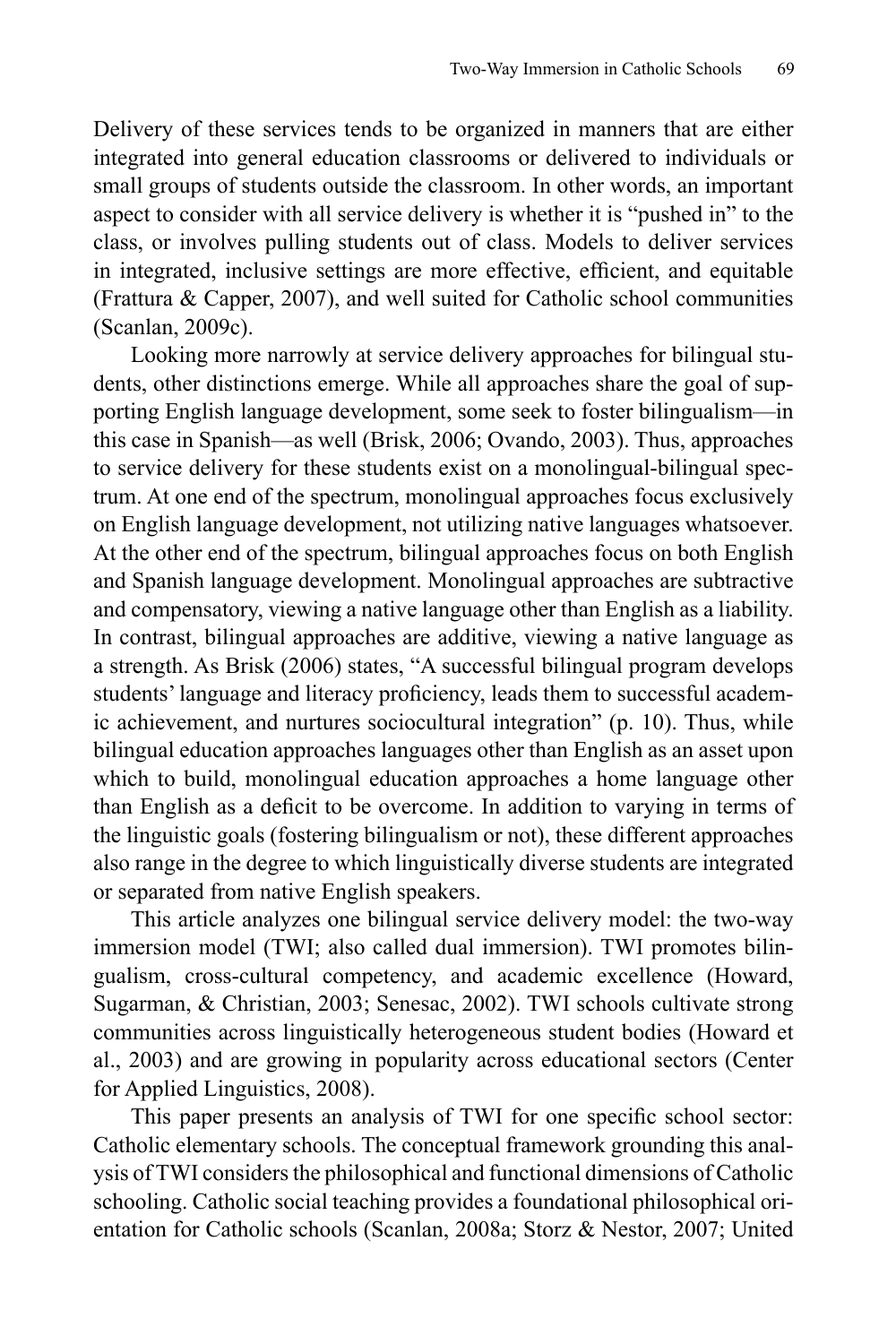States Conference of Catholic Bishops [USCCB], 1998). Emphasizing human dignity, the common good, and a preferential option for the marginalized, this philosophical orientation compels Catholic schools to strive to educate traditionally marginalized students inclusively, including students with limited English proficiency. Balancing this philosophy are functional constraints. As private institutions, Catholic schools face market pressures to recruit and retain students and to maintain fiscal viability. These functional pressures affect Catholic schools' pursuit of service delivery systems that allow them to fulfill their philosophical mission. These two dimensions—the philosophical and the functional—provide the lens through which we approach this analysis.

We divide our article into three main sections. First, we draw upon published empirical literature to examine enrollment trends and bilingual service delivery models for Latino students in Catholic elementary schools. Next, we analyze the fit of the TWI model with the philosophical and functional dimensions of Catholic schooling, presenting data from a case study of Juan Diego (a pseudonym), a Catholic TWI elementary school. Finally, we present implications of the argument that the TWI model provides a viable philosophical and functional option for bilingual service delivery in this sector.

### **Enrollment Trends and Bilingual Service Delivery Models**

#### *Enrollment of Latino Students in Catholic Schools*

Determining whether the TWI model is a good fit for Catholic elementary schools demands some analysis of both enrollment trends and bilingual service delivery models for Latino students in Catholic elementary schools. As discussed above, demographic trends show this population to be growing in the country. Catholic elementary schools in the United States, which historically have effectively recruited and retained immigrant populations, currently underserve Latino families (Gray & Gautier, 2006; Greene & O'Keefe, 2001). Despite the fact that Latinos comprise a significant portion of the U.S. Catholic population, less than 3% of Latino families send their children to Catholic schools (Notre Dame Task Force on Catholic Education, 2006). The United States Bishop's Committee on Education recognized this as well and said, "Catholic parishes and schools must reflect this reality and reach out and welcome Hispanics and Latinos into the Catholic faith communities in the United States" (USCCB, 2005, p. 9). As Stevens-Arroyo & Pantoja (2003) describe, this has direct consequences for the Catholic Church: "The Latino population represents an increasingly large segment of the United States' Catholic Church. In a certain measure, the future of the Church as the largest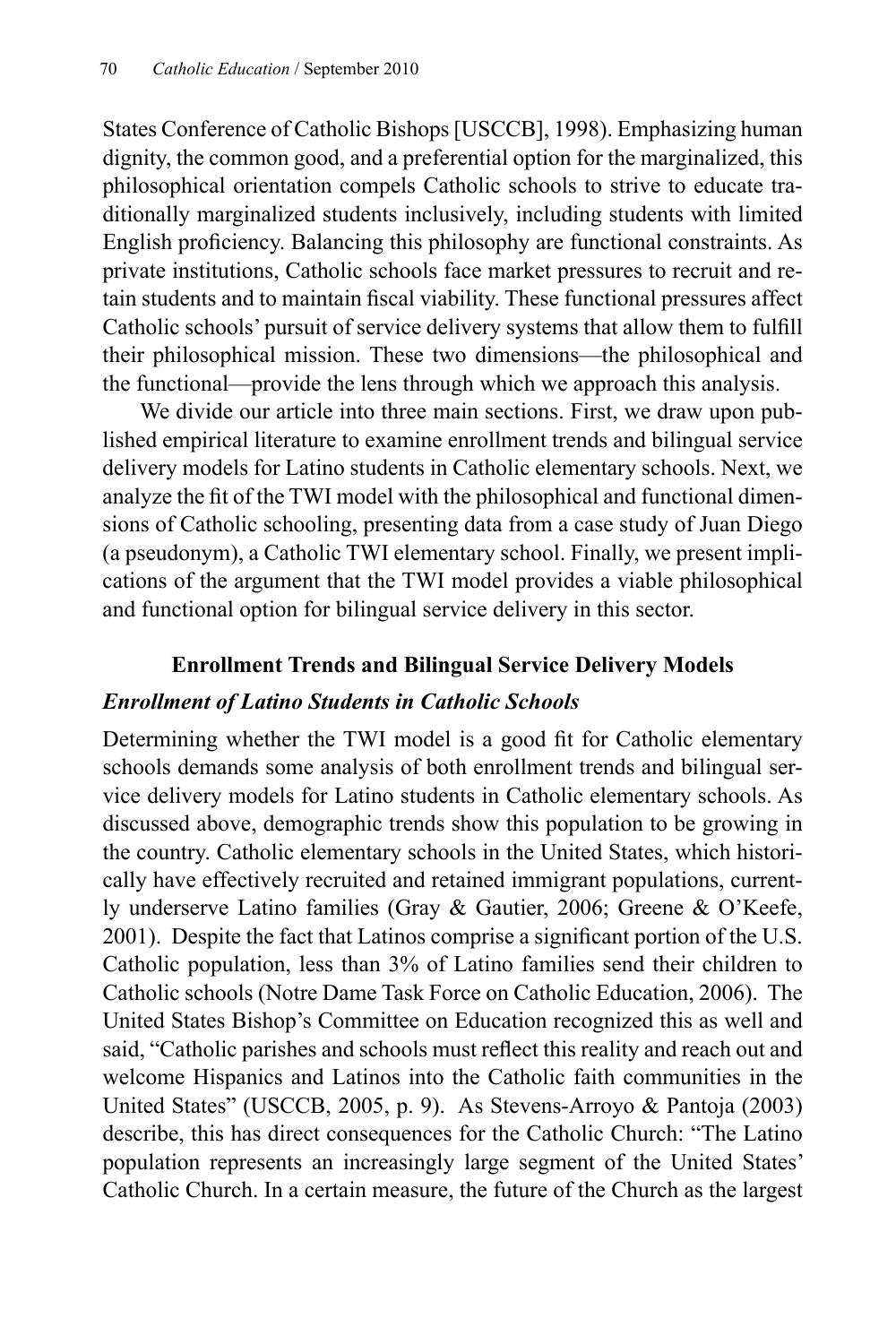in the United States depends upon the Catholic convictions of the Latinos" (p. 268).

This is not a new issue in Catholic schools. Responding to the shifting demographics over 2 decades ago, the National Catholic Educational Association (NCEA) published a report (Hall & Reck, 1987) calling for Catholic schools to respond to Hispanics in an integral manner. This prescient report outlined a comprehensive approach to reforming service delivery in Catholic schools, including replacing assimilationist approaches with multicultural ones, "[W]hereby cultural behavior and cultural differences are regarded as teaching and learning tools, used to create a fair system that may ensure all students an equal chance to acquire social, academic, and spiritual skills" (p. 39).

Enrollment in Catholic schools in general has been rising since 1995 (Stevens-Arroyo & Pantoja, 2003), though over this period Catholic schools have been inconsistent in their ability to recruit and retain Latinos. While some Latino immigrants, such as Cubans in Miami, attend Catholic schools in high numbers, others do not (Lawrence, 2000). For instance, Lawrence reports that Mexican-Americans, "far and away the largest U.S. immigrant group, also have the lowest rate of Catholic school utilization" (p. 197). Moreover, Lawrence points out that "obstacles or opportunities afforded by local school and parish environments seem just as important [as family income] in shaping their school-choice preferences and decisions" (p. 197). Obstacles to Latino students include the perception of schools as unwelcoming to Latinos, lacking bilingual programming, including minimal numbers of Latino teachers and administrators, and not reflecting a multicultural community (Hall & Reck, 1987). A fundamental obstacle in many Catholic schools is the lack of a well-articulated service delivery plan for students who are ELL (Hall & Reck, 1987; Scanlan, 2009a, 2009b, 2009c). Catholic schools are more effective in recruiting and retaining Latinos when they provide welcoming school communities to these families. Given these enrollment patterns, we turn to discuss options for service delivery for Catholic schools striving to serve Latino ELLs more effectively.

#### *Service Delivery Models for Bilingual Students*

Empirical research directs school communities toward effective educational approaches to service delivery. Goldenberg (2008) summarizes key lessons from reviews of research by the National Literacy Panel and the Center for Research on Education, Diversity, and Excellence regarding this. The most fundamental finding is that native language literacy promotes English acquisition. Literacy skills and knowledge transfer across language, and native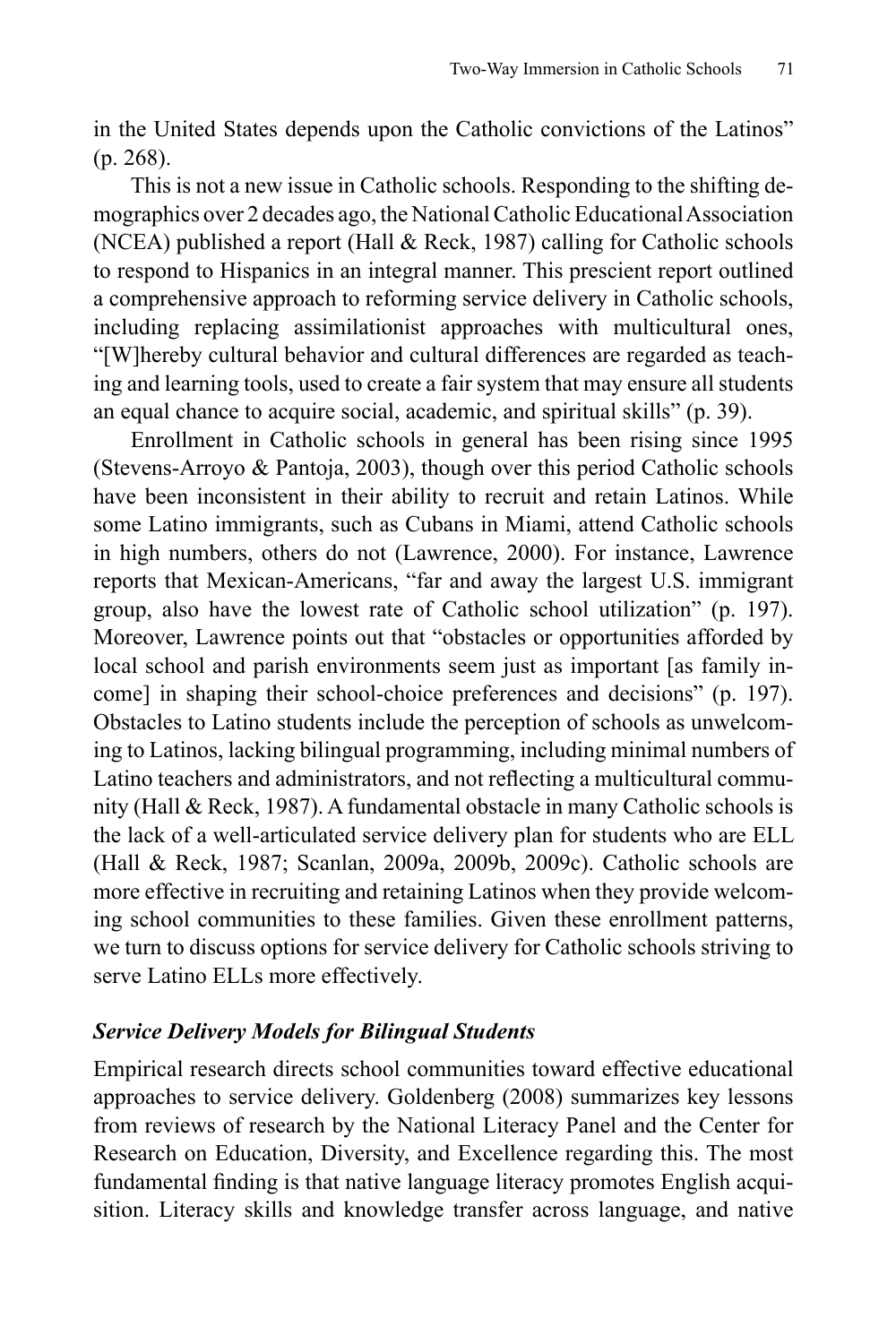Spanish speakers who develop their skills at reading, writing, and speaking in Spanish attain higher scores in English than native Spanish speakers whose education focuses solely on learning to read, write, and speak English. In other words, when the native language of students is recognized as an asset, and policies and practices in the school community build from this perspective, students benefit.

Another key lesson that Goldenberg (2008) describes is that while they benefit from the same types of effective pedagogical strategies and curricular approaches as other students, students who are ELL tend to need specific instructional modifications as well. Goldenberg explains this point:

Learners who have the basic reading skills and know the language can concentrate on the academic content. But learners who do not know the language, or do not know it well enough, must devote part of their attention to learning and understanding the language in which that content is taught. It's an enormous challenge that most ELLs probably have difficulty meeting without additional instructional supports. (p. 19)

Such instructional modifications include using texts with content familiar to students, concentrating on vocabulary instruction, and drawing connections between English and Spanish. In addition, students who are ELL benefit from general teaching strategies known to provide scaffolds to all students who are struggling, such as predictable and consistent classroom routines, graphic organizers, and additional time for practice (alone, with peers, and with tutors). While financial barriers to enrollment are considerable for many students who are ELL, an established service delivery model for students who are ELL can be a key catalyst for attracting funds to Catholic school communities. One key opportunity for Catholic schools, thus, is to articulate service delivery with an asset orientation to linguistic diversity for students who are ELL.

*TWI: Approaching linguistic diversity as an asset.* Two-way immersion (TWI) education (alternately referenced as dual immersion) is one particular model of bilingual service delivery that views language as a resource and bilingualism as an asset (Ruiz, 1984). The three core goals of TWI are to promote bilingualism, academic success, and cross-cultural appreciation (Calderón & Minaya-Rowe, 2003; Howard & Christian, 2002). In TWI classrooms, curriculum is delivered in both English and the minority language and students who are dominant in English join classmates who are dominant in a minority language (typically Spanish). Alanis (2000) reports that schools implementing the TWI model "try to achieve balanced numbers of language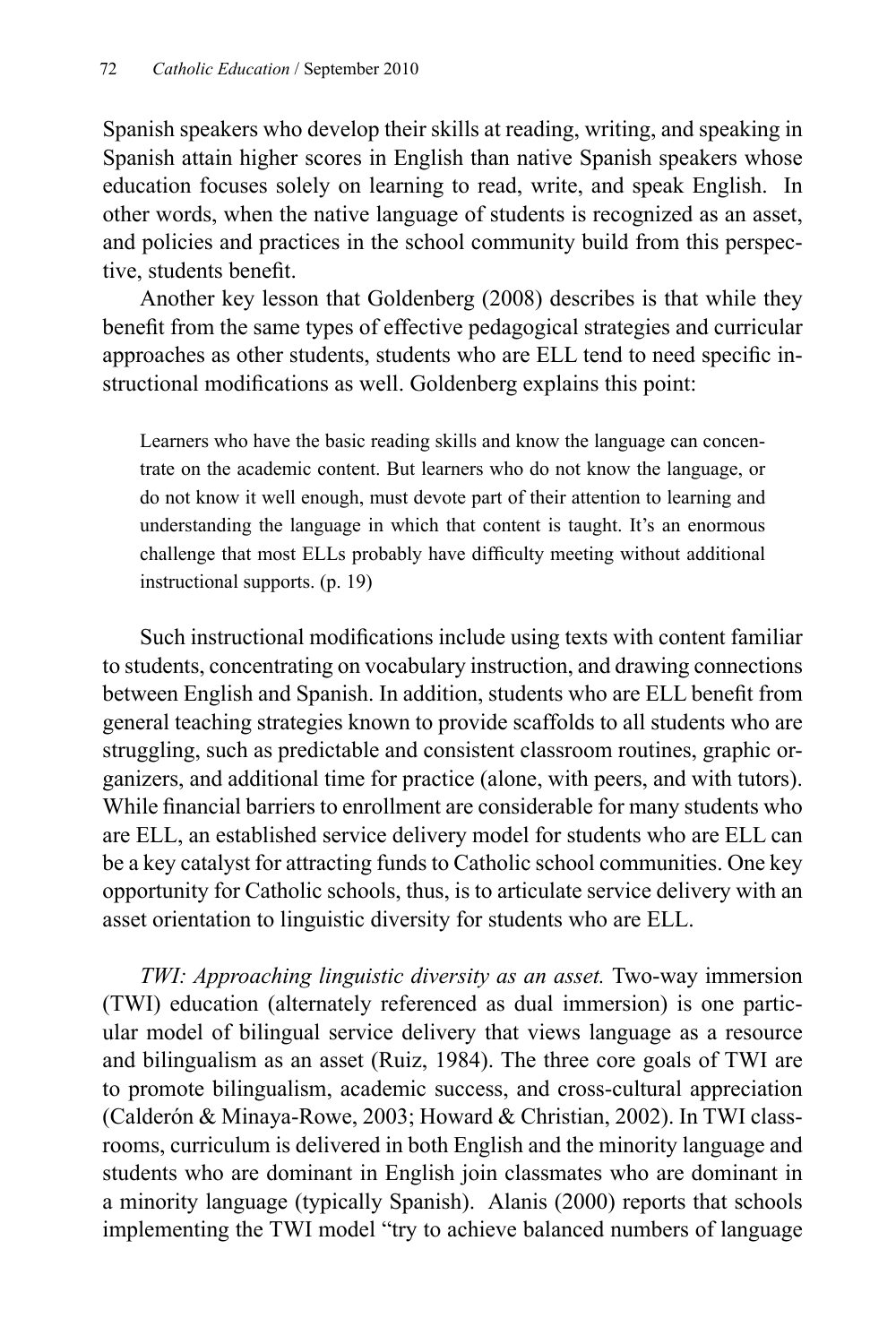majority and ELLs in the classroom so that each group can serve as a linguistic resource and peer model for the other" (p. 230). In this manner, the twoway immersion model depends upon linguistically heterogeneous groupings (i.e., the students with limited English proficiency are integrated with students who are proficient; Ovando, 2003).

By making bilingualism for all students a core goal, the TWI affirms and cultivates linguistic diversity. Other approaches to service delivery for students who are ELL treat the home language as a deficit in need of compensation. Zentella (1997) describes this subtractive approach that is typical in school communities:

The diverse linguistic abilities that Latinos learn in their communities are not tapped by the educational system, which adopts a subtractive instead of an additive approach; that is, the standard English dialect is viewed as a substitute for all the varieties of Spanish and other nonstandard dialects of English that children bring to school, not as an important addition to their verbal repertoire. (p. 123)

English-only and English as a second language approaches are the most extreme in subtractive approaches. These approaches tend not to provide any support for students who are developing English proficiency to maintain their home language concurrently.

Other approaches straddle the line between seeing the home language as an asset or a liability. For instance, transitional bilingual programs provide some support for students in their native language. These tend to employ bilingual methods solely for the purpose of acquiring English (Crawford, 2004), and they vary in terms of how long they last and in how much they support bilingualism (Ovando, 2003). Functionally, transitional programs typically cluster students who are ELL separately from native English-speaking peers, isolating them from both model speakers of English and the mainstream curriculum. While the individual educators working within such programs may be excellent instructors and the students participating in the programs may be receiving positive benefits, our critique is that these models are fundamentally weakened by treating linguistic diversity from a deficit perspective. These models, by design, pressure native Spanish-speaking students to varying degrees away from maintaining their home language in an assimilationist manner. In addition, these models do not encourage native English-speaking students to develop bilingualism.

In contrast, the TWI model is unique in stressing the value for *all* children in building language and literacy skills in two languages (Garcia & Jensen, 2007; Scanlan, 2007; Zentella, 1997). Additive bilingual models such as TWI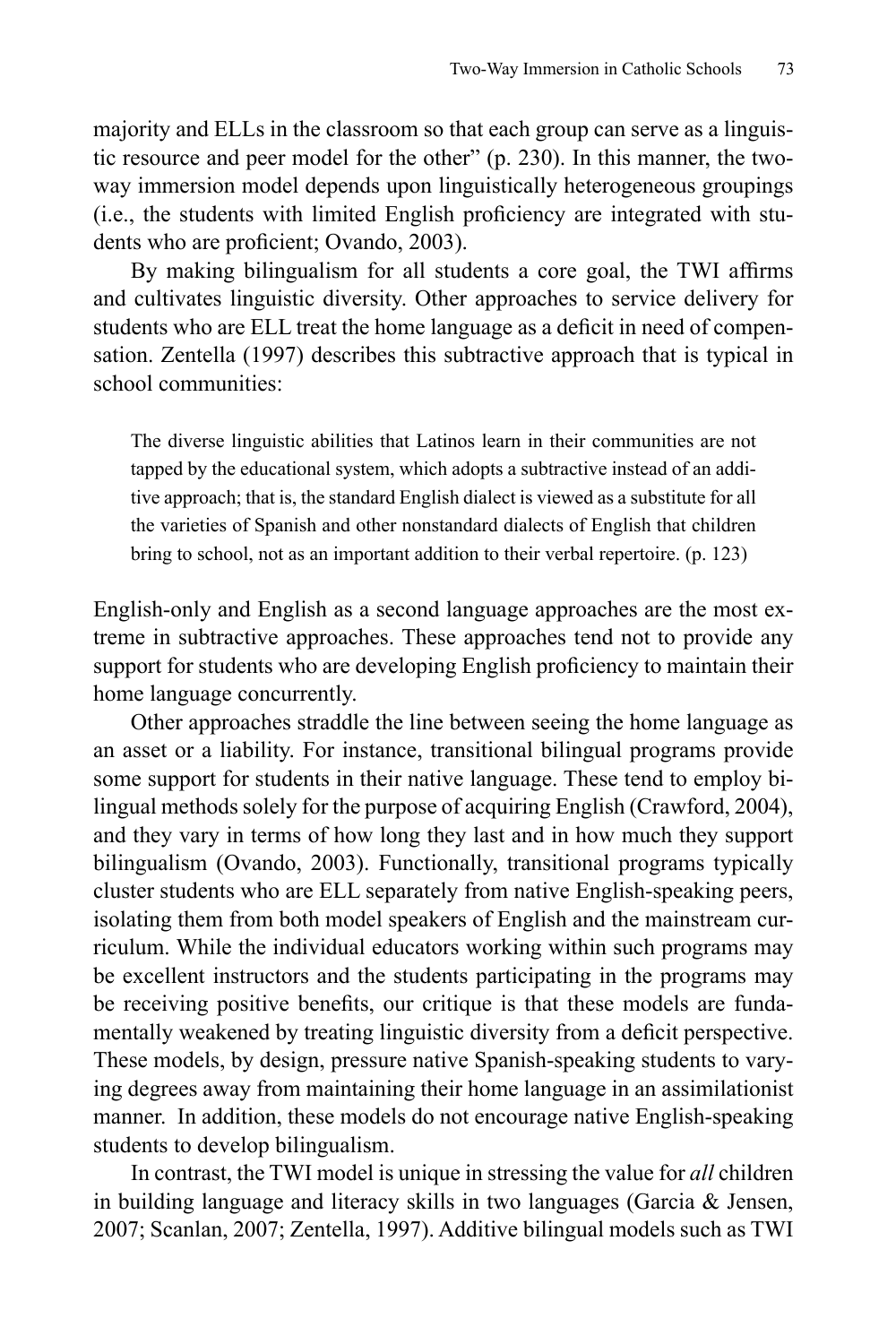can also mitigate intergenerational tensions among immigrant families. Some tension is a result of parents and children disagreeing about new and old cultural norms. Other tension can be created when children lose the ability or simply refuse to communicate in the parents' dominate language (Kibria, 1993; Stepick, Stepick, Eugene, Teed, & Labissiere, 2001; Valenzuela, 1999). This type of conflict is rife among Latinos, many of whom are immigrants themselves or come from immigrant families. The TWI model can reduce such tensions.

The focus on bilingualism works hand in hand with the second goal of TWI schools: academic excellence. Evidence abounds supporting the academic and linguistic outcomes of well-designed TWI educational communities (Calderón & Minaya-Rowe, 2003; Collier, 1992; de Jong, 2002a, 2002b; Howard & Sugarman, 2007; Howard et al., 2003; Lindholm-Leary, 2001, 2003; McGuire, 1998; Pérez, 2004; Thomas & Collier, 2002, 2003), and that these types of programs in no way retard the development of English (Castillo, 2001; Christian, Genesee, Lindholm-Leary, & Howard, 2004; Lucido & McEachern, 2000; Sera, 2000). In fact, numerous studies demonstrate that students who develop high levels of bilingualism actually benefit from enhanced cognitive abilities (Diaz, 1983; Lambert, 1978; Peal  $\&$ Lambert, 1962).

The third goal of TWI programs is cross-cultural appreciation. TWI seeks to achieve this in multiple ways. By design, classes in TWI schools are linguistically heterogeneous. This contributes to positive relations cross culturally, as the native Spanish-speaking students (overwhelmingly Latino) and the native English-speaking students (a mix of races and ethnicities) serve as resources to one another in the common quest of bilingualism. In addition, while Latino families often experience schools as unwelcoming (Flores  $\&$ Murillo, 2001; Ramirez, Yuen, & Ramey, 1991; Rolon, 2003; Rolón-Dow, 2005), TWI approaches typically foster strong levels of parent/caregiver engagement (Rubio, 1995), especially with families that have historically been marginalized by educational institutions (Zehrbach, 2006).

TWI schools pursue these three goals of bilingualism, academic excellence, and cross-cultural appreciation through several specific approaches (Calderón & Minaya-Rowe, 2003; Howard, Sugarman, Christian, Lindholm-Leary, & Rogers, 2005). Successful approaches are led by principals who are grounded in the research on this model and tailor it to their own school community's needs. These approaches are characterized by gradually phasing the model into a community, utilizing high-quality materials, and supporting teachers in ongoing professional development in bilingual/bicultural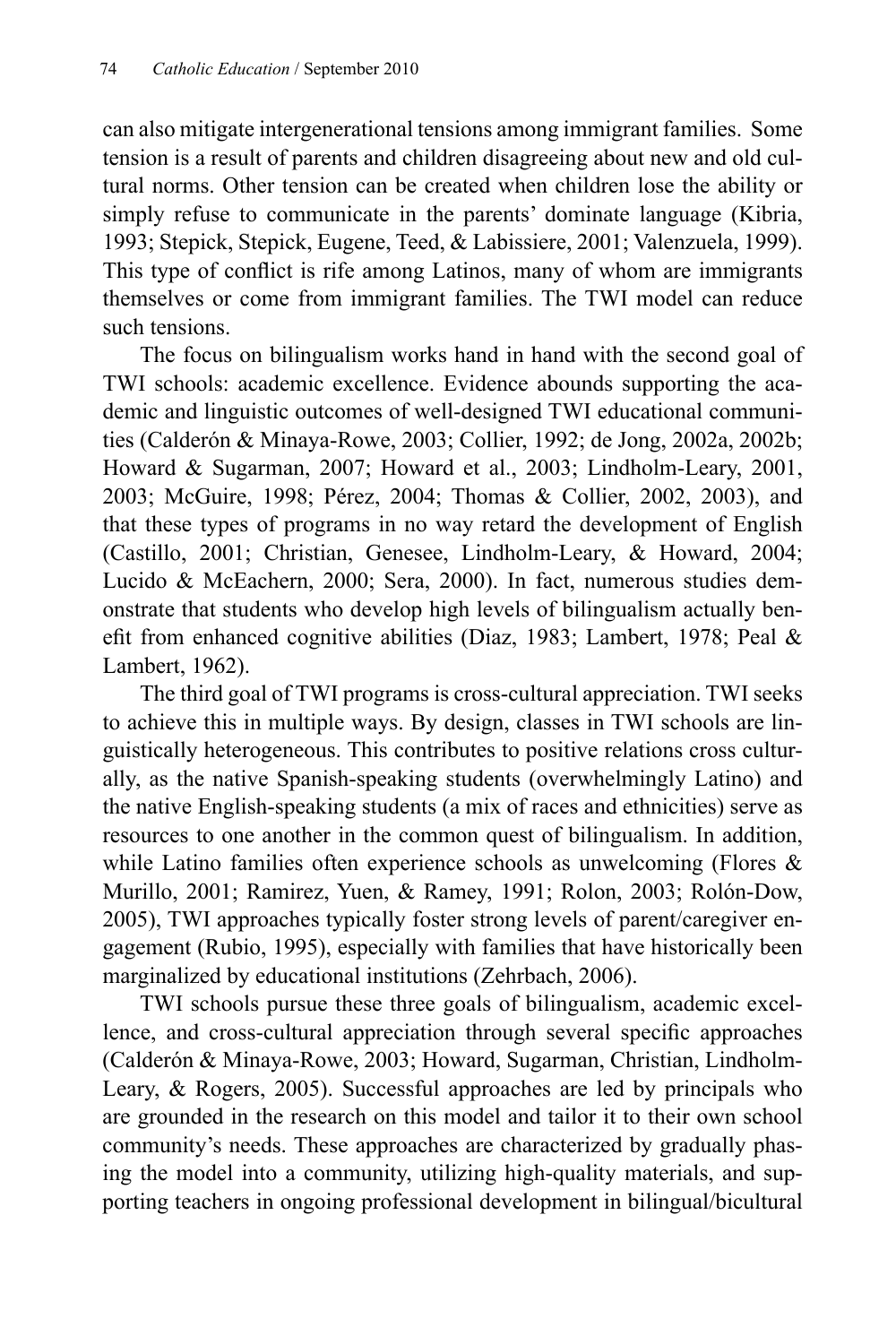education (Montague, 1997). Some features are consistent across models. For instance, all TWI approaches emphasize the importance of continuity in enrollment. Only young students are typically allowed to join TWI schools (most do not accept students into the program after first grade), and families are typically counseled from the start on the importance of continuing with the model for a minimum of 6 years in order to achieve the three goals. Also consistent across the approaches to TWI is that only one language is used at a given time in the classroom. Students are immersed in the language of instruction, learning content and language simultaneously. For instance, if math class is being taught in Spanish, the teacher will teach concepts in Spanish using strategies to scaffold students who have limited proficiency in this language (e.g., employing visual supports, modeling).

Other features vary across different approaches to TWI. One of the most prominent of these is the balance of the language of instruction (Lindholm-Leary, 2001; Senesac, 2002). Some TWI schools spend the majority of time  $(80-90%)$  in the kindergarten and first grade in Spanish, tapering down to 50% Spanish/50% English by fourth and fifth grades. Other schools equally balance Spanish and English from the start. Still others separate students by native language and provide initial literacy development in native language for both groups (de Jong, 2002a, 2002b). Clearly defining this approach to the language of instruction is important to the success of the TWI model (Montague, 1997).

It is important to acknowledge that TWI programs are neither panaceas nor silver bullets (Valdes, 1997). Several shortcomings of the model exist. For instance, TWI schools are only appropriate in contexts where the second language—here Spanish—is desired. Moreover, TWI schools rely on relatively equal numbers of students who are native Spanish speakers and students who are native English speakers. This model does not work in areas that are linguistically homogenous (e.g., few native Spanish speakers) or linguistically heterogeneous (e.g., schools with significant numbers of students from multiple different language backgrounds). Lack of fidelity in implementing the model significantly weakens the student learning outcomes (Montague, 1997; Mora, Wink, & Wink, 2001). In addition, the model requires a population of highly qualified teachers with bilingual certification, which is in short supply in many locales.

In sum, TWI is an asset-oriented approach to bilingual service delivery that seeks to foster students who are bilingual, academically successful, and culturally competent. We now turn to examine this model in the context of Catholic schools.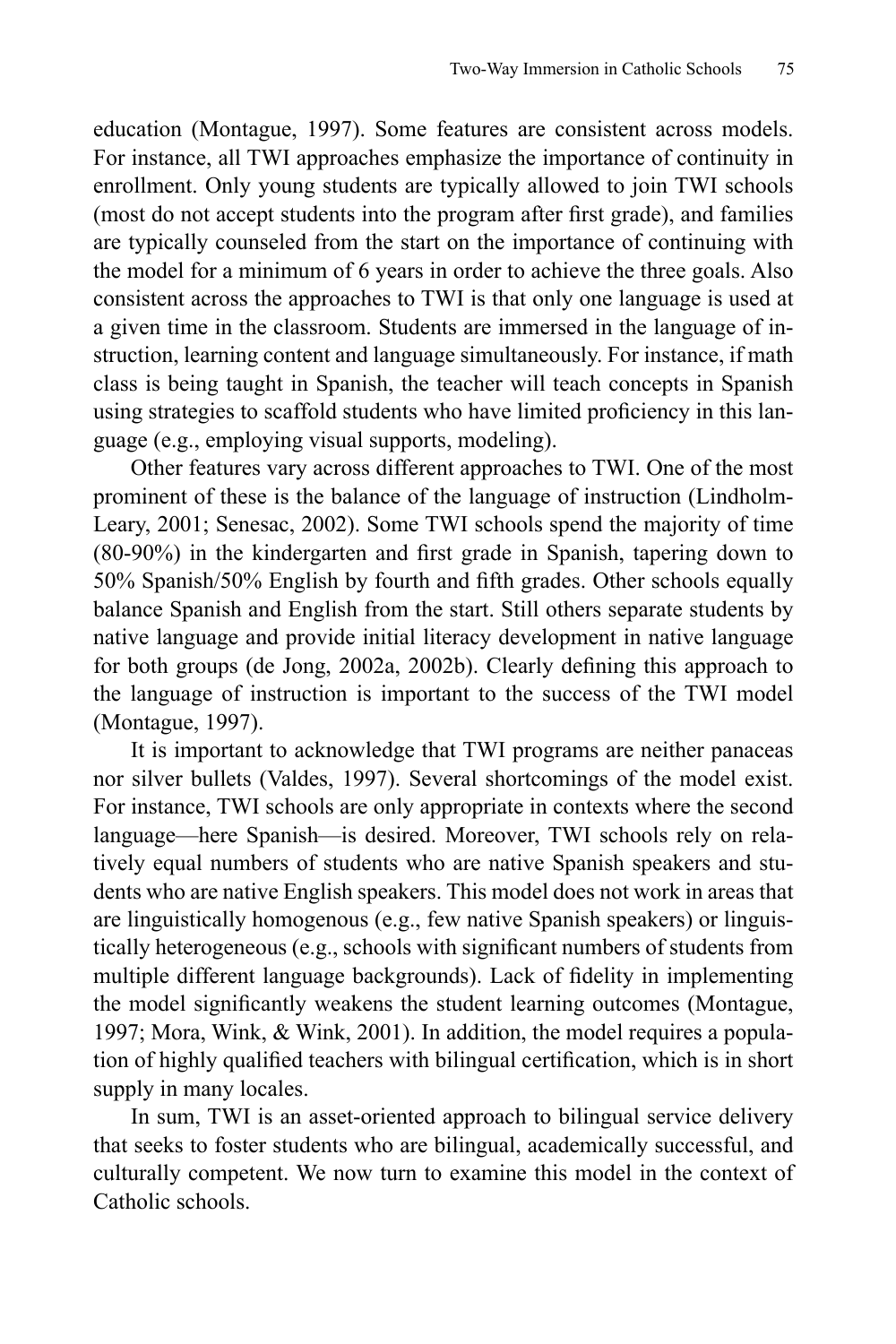*TWI as a fit for Catholic schools.* Philosophically, TWI reflects the values of Catholic social teaching, emphasizing human dignity, the common good, and a preferential option for the marginalized (Martin & Litton, 2004; Storz & Nestor, 2007). As Martin and Litton (2004) state, "While the Church continues to engage in dialogue on diversity issues, there has been a clear message that has gone forward in terms of what it means to be Catholic—to embrace unity in diversity" (p. 211). First, Catholic social teaching values human dignity. This is the understanding that all people are made in the image and likeness of God, and, therefore, endowed with intrinsic value. Second, Catholic social teaching values the common good. Individuals, intrinsically sacred, are also inherently social. Our human dignity is instantiated through community and in relationship with others. Third, Catholic social teaching places a preferential option for the marginalized. Our pursuit of the common good is achieved first and foremost by attending to those with special needs, outcast, and marginalized.

The goals of TWI—academic excellence, bilingualism, and cross-cultural relationships—are congruent with these values. By promoting academic growth and bilingualism, TWI places value on the dignity of each individual learner. By helping students develop skills to navigate and build relationships across culturally and linguistically diverse communities, TWI promotes the common good. By effectively serving a population of students who have traditionally been marginalized in schools, namely students with limited English proficiency, TWI demonstrates a preferential option for the marginalized.

Functionally, TWI is an efficient approach to bilingual service delivery for Catholic schools. In terms of bilingual services, TWI schools eschew a programmatic approach to service delivery, which would require additional resources (personnel, curriculum, classroom space) for subgroups of students. Instead, the TWI design integrates services for bilingual students. Typically, TWI faculty are bilingual, and students are purposefully grouped in linguistically balanced manners and taught a common curriculum, making the model operationally less resource intensive than programmatic approaches to bilingual education. Hence, TWI is a bilingual service delivery model that is both philosophically and functionally aligned with Catholic schooling.

Worth noting, the argument that an approach to service delivery for students who are ELL that builds on a sociocultural approach to learning and sees bilingualism as an asset is not new. Indeed, the NCEA report from 20 years ago made many of these same points (Hall & Reck, 1987). In addition to describing a multicultural approach to linguistically heterogeneous students, building on the home cultures of Hispanic students, Hall and Reck called for an explicitly bilingual approach, pointing out that "At this time in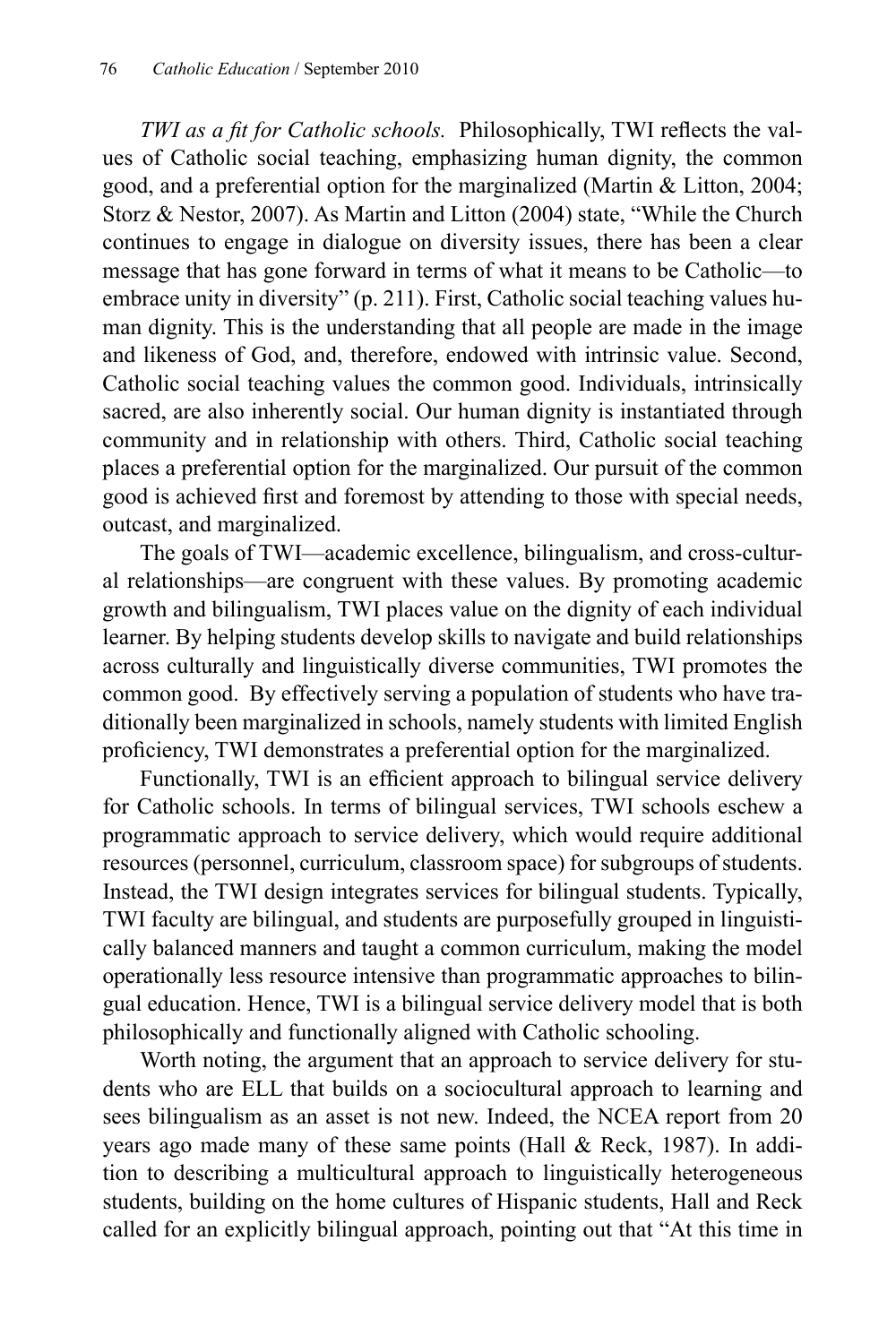United States history, it seems especially important to encourage fluency in Spanish for both Hispanic and other students" (p. 56). After reviewing the range of language programming options, Hall and Reck called for a "majority language bilingual immersion" model, with the goals of bilingualism, strong academic learning, positive self-concepts and commitments to education, and a strong sense of history, culture, and religiosity. This model, including the emphasis it places on seeking a linguistically balanced setting of native English and native Spanish speakers, shares many similarities with the TWI model described above. Having set the context of TWI as a service delivery model for Catholic schools to serve Latino students, we now turn to provide a case in point illustrative of this philosophical and functional alignment.

#### **Methods**

Juan Diego School (JDS) is a TWI Catholic elementary school located in a metropolitan area in the western United States. In this section we provide a brief case study of JDS, focusing on the school's approach to implementing the TWI model in a Catholic context. The data show that the implementation at JDS is philosophically and functionally aligned with Catholic schooling.

For the case study reported here, data were gathered through qualitative methodologies of interviews, observations, and archival documentation (Guba & Lincoln, 2001; Maxwell, 1998). This case study design (Yin, 2003) was employed to be holistic, empirical, interpretive, and empathetic (Toma, 2006). Twenty-one semistructured interviews were conducted with administrators, teachers, parents, and caregivers. An interview protocol guided these interviews. Some questions focused on the three espoused goals of the TWI model (e.g., What are your academic outcomes and language acquisition outcomes across different dimensions of diversity, such as home language, race, ethnicity, and socioeconomic status? How do you know whether you are effectively fostering positive cross-cultural relationships within your school community? How successful is the cross-linguistic integration of students?). Other questions honed in on how students across multiple dimensions were experiencing the TWI community (e.g., How are you able to serve students with disabilities?). These interviews were supplemented by multiple contacts with school administrators via phone and e-mail over the course of one school year. All interviews were transcribed and coded using constant comparative methodology (Maxwell, 1998, 2001; Wolcott, 1990).

Observations were made during three site visits to JDS. Observations took place throughout the school day, including whole-lesson instruction, school ceremonies (e.g., Mass), informal time (lunch and recess), faculty meetings and discussion groups, parent meetings, and fundraising presentations. The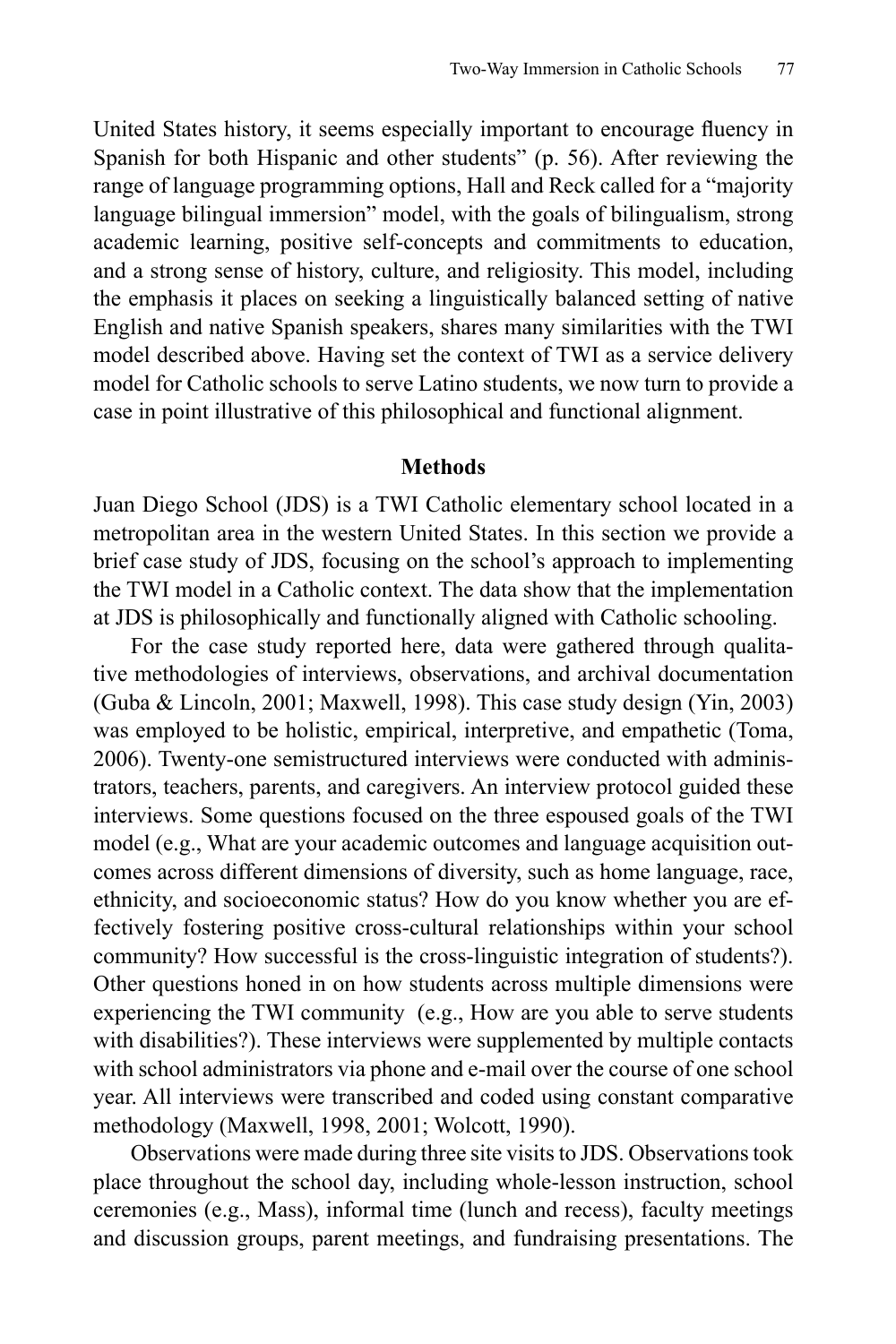focus of these observations was to gain a sense of the school culture. This included looking for evidence of the formal implementation of the three goals of the model (e.g., Is bilingualism emphasized? Are academic expectations high? Is cross-cultural competence manifest?). This also included looking at how other dimensions of diversity were being addressed (e.g., How are differences beyond language, such as race and exceptionality, experienced in the school?).

In addition, archival documentation was gathered regarding five dimensions of the school: (a) accounts of the school history; (b) demographic enrollment data on gender, race, and ethnicity; home language; socioeconomic status; and disability; (c) student attendance and academic achievement data; (d) school mission and vision statements; and (e) school long-term/strategic planning. These five dimensions were chosen to provide balance to the perspective on the stability of the school community. Specifically, these documents were used to corroborate the evidence of the three goals of the TWI model and to determine whether the school appeared to be sustainable. We analyzed these data using constant comparative methodology (Glesne, 1999).

## *Juan Diego School*

JDS is an elementary school serving 100 students from kindergarten through fifth grade. Situated in a major metropolitan area, over four-fifths  $(85%)$  of the students in the school identify as Latino and three-fifths  $(62%)$  qualify for free or reduced price lunch. JDS is able to serve students of low socioeconomic status because its financing model is not tuition driven. The vast majority (86%) of revenues are from fundraising efforts. JDS primarily serves Latino students (85%). The remainder identify as Anglo (14%) and African American (1%). By contrast, less than 1 in 5 (17%) students in other Catholic schools in the region identify as Latino. Regarding teachers, the vast majority (10 of 13) identify as Latino and all are bilingual.

The implementation of the TWI model at JDS mirrors what is typically called a "90-10" model, in that students in the younger grades spend approximately 90% of their instructional day in Spanish and 10% in English. This proportion becomes more balanced over the years to arrive at a 50/50 split by fourth grade. Students are heterogeneously grouped by language for the majority of the day, but are separated for a language and literacy block in their target language (i.e., home language) each morning for an hour and a half.

For the purpose of this article, we focused our analysis on the philosophical and functional alignment of the TWI model with a Catholic school community as evidenced in JDS. Other dimensions of this case study have been presented elsewhere (Scanlan, 2008b; Scanlan & Palmer, 2009).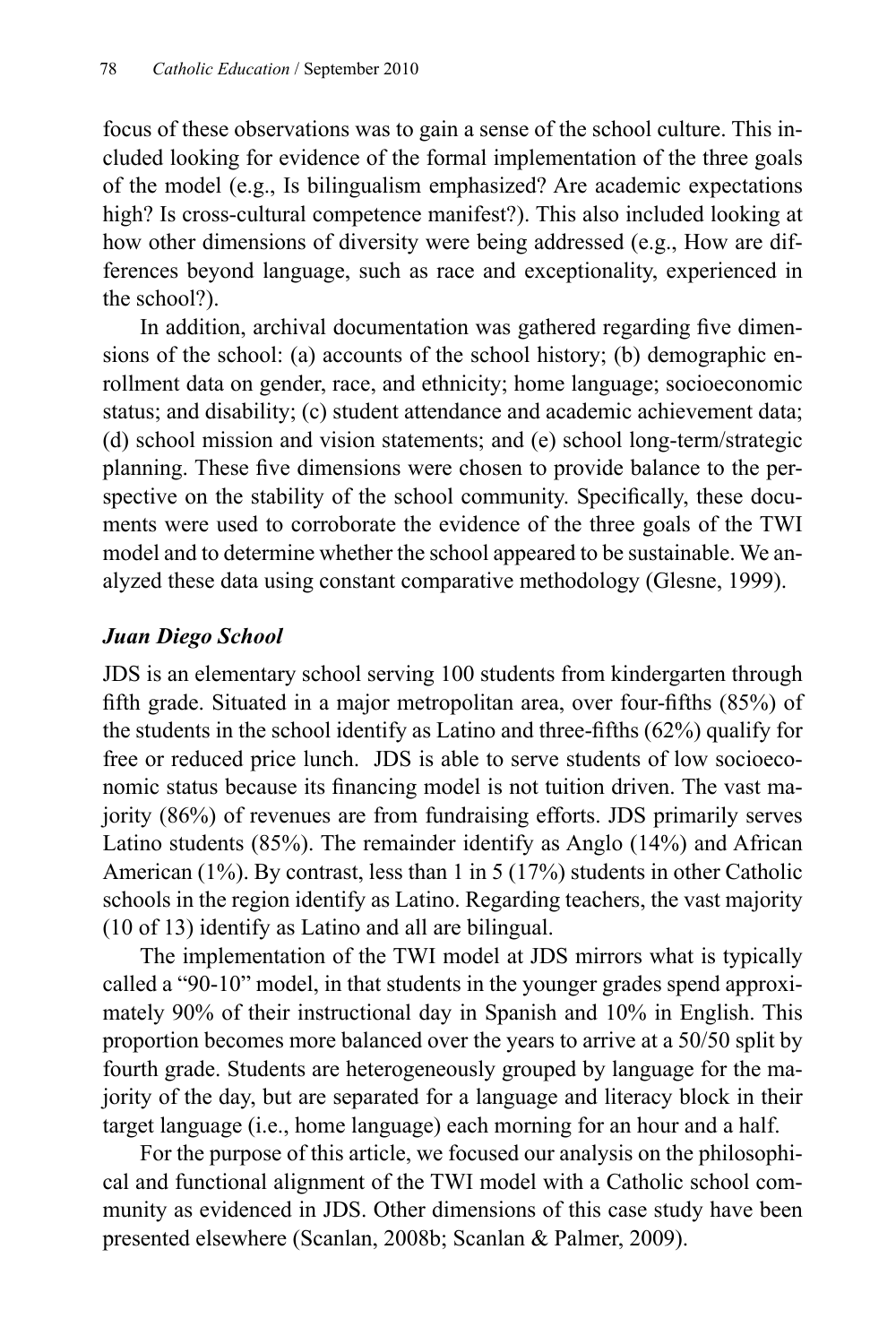#### **Findings**

#### *Mission to Serve Latino Students*

As described earlier, three core values of Catholic social teaching emphasize human dignity, the common good, and a preferential option for the marginalized. All three of these values are woven into the core fabric of the JDS community in very deliberate ways. This school was founded for the express purpose of educating Latinos underserved in other Catholic schools. "In response to the dearth of quality educational options," starts the official history of JDS, "[Catholic and neighborhood residents] set out to provide children of limited economic resources a high-quality education so that they may become leaders in our community." Students were recruited from a Latino parish and the neighboring community.

Four years of regular planning meetings by what one board member described as "a motley crew" culminated in the launching of the school in 1999. The founders saw bilingualism as an asset; as a board member described it, "The whole philosophy was that neither one is better—that they both are valuable and you have to learn both and retain both." This drove the founders toward the TWI model. Yet in their accounts of the early years, teachers and administrators describe JDS as focusing more on creating a welcoming school atmosphere than on linguistic or academic aspects.

 The structural independence of JDS allows it to attempt to implement these values in ways that depart from other Catholic schools regionally and nationally. While most Catholic schools operate in relationship with a parish community and within a diocesan system of Catholic schools (Gray  $\&$ Gautier, 2006), JDS operates as a private nonprofit organization. With no parish affiliation, JDS is functionally independent of the diocese and overseen by an independent board of directors. As one of the founding board members described it, "Having the board of directors in charge gave us tremendous independence." The governing board is responsible for hiring and firing administration, budgeting, fundraising and development, and long-range planning.

This structural independence allowed JDS to reduce three key barriers many Latino families experience in Catholic school communities: financial, linguistic, and cultural. Most private schools, Catholic and otherwise, depend significantly on tuition for financing (Alt  $&$  Peter, 2002), which creates an inherent financial barrier to access. Many private schools reduce this barrier by offering scholarship and financial aid as assistance, but few structurally depart from this basic financial premise that tuition will provide a core revenue stream. Because they are overrepresented in low socioeconomic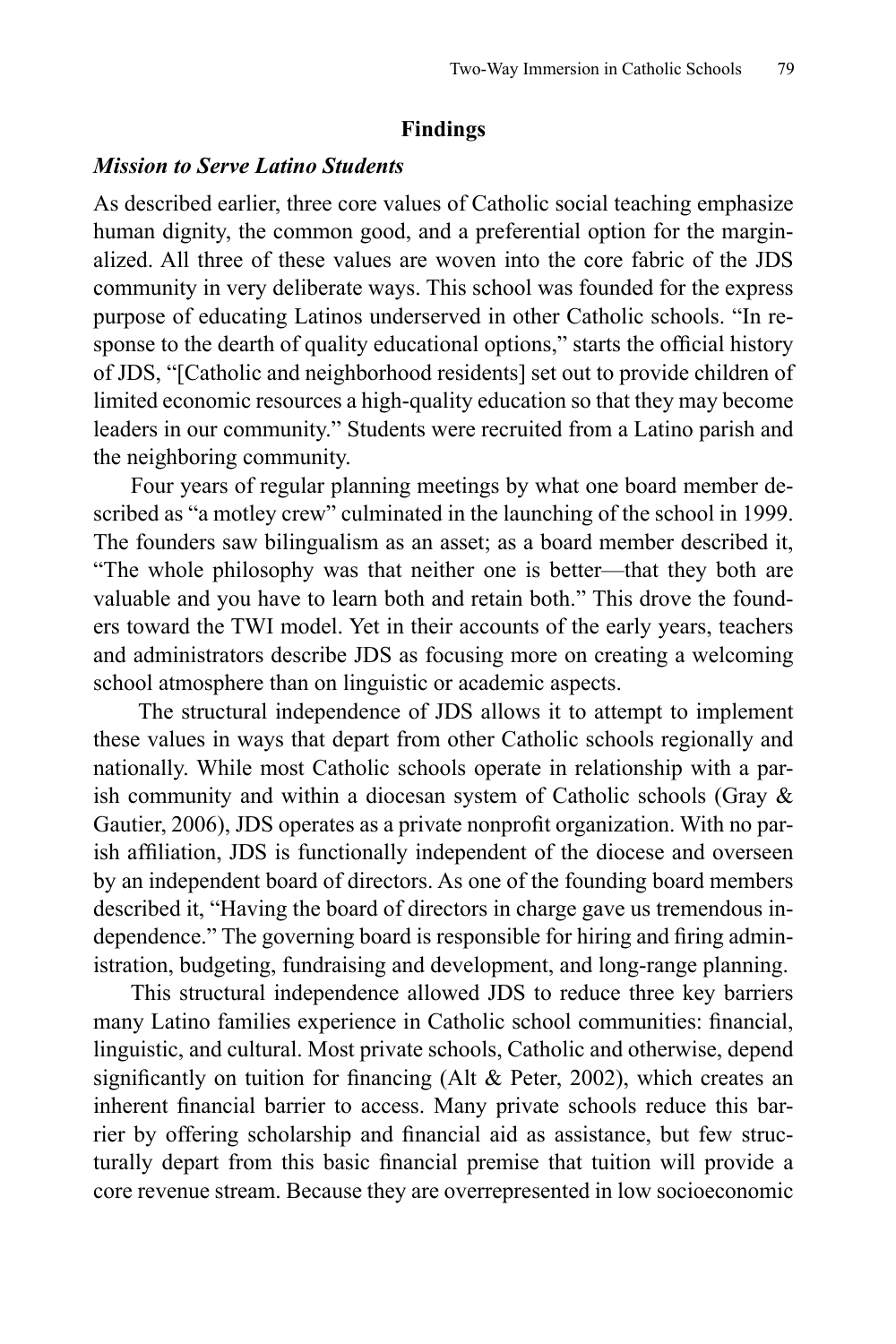status, Latino families disproportionately experience these financial barriers (Hernandez et al., 2009).

Alongside this financial barrier, many Latino families experience linguistic and cultural barriers to Catholic school communities. At the most fundamental level, the linguistic barrier is manifest in the lack of a clearly defined approach to serving students who are ELL. As discussed above, schools have various options for approaching service delivery for students who are ELL. Yet in the Catholic school context, data on the numbers of students who are ELL and the service delivery systems used with them is seldom available (Bimonte, 2006; Gray & Gautier, 2006; McDonald & Schultz, 2008). Compounding this are barriers created when the teaching and learning community is not culturally relevant and responsive (Delpit, 1995; Flores & Murillo, 2001; Ladson-Billings, 1995, 2007). When they do not pay attention to the number of students who are ELL and how they are educating them, Catholic school communities ignore these linguistic and cultural barriers. We will now examine how the school community of JDS addressed these three financial, linguistic, and cultural barriers.

## *Ameliorating Financial Barriers*

Functionally, JDS has created an effective TWI model for a Catholic school community because it has adopted a non-tuition-based financial model from its inception. This is critical because the tuition in Catholic schools creates an insurmountable barrier to many Latino families who are native Spanish speakers. For JDS to succeed, it needed another financial model. The vast majority (over 85%) of financing comes from fundraising and development efforts while only 14% comes from tuition. This allows JDS to serve significantly more students of low socioeconomic status than most Catholic schools. Two in 3 students qualify for free- and reduced-price lunch. All families pay tuition, but the amount is based on their financial means, as determined by an independent third party. A small number of families pay the full tuition, and the average amount paid by families is under \$1,400. At the time of this study, per pupil costs were at \$6,500.

JDS promotes itself as being "community supported." While Catholic schools often supplement tuition funds with subsidies from their parishes, JDS is not directly affiliated with a parish and thus received no such assistance. Another revenue stream that has become more common for Catholic schools in recent years is financial assistance from the diocese. JDS did not benefit from this assistance either. Instead, JDS operated much like other nonprofit organizations, relying on the combination of concerted development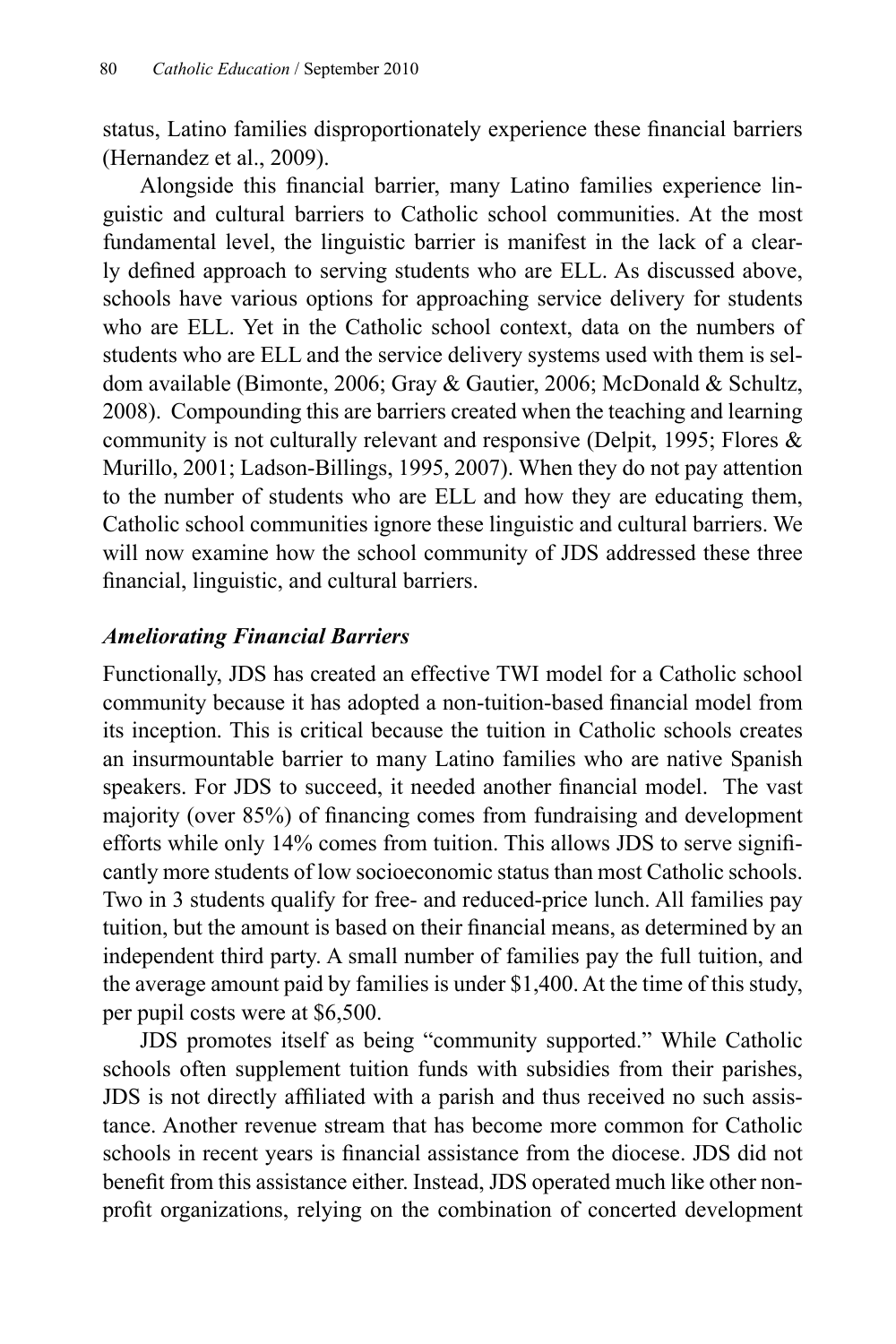efforts from personnel alongside fundraising assistance from the board. JDS employs both a development director and operates on a president/principal administration model. The president is primarily responsible for long-range planning, board development, and fundraising, while the principal is in charge of instructional leadership in the school.

The message that the school delivers to attract investments focuses on JDS providing excellent education to students who are underserved in other school sectors, both public and private. Its primary focus, however, is providing an affordable alternative for students who otherwise would be attending a public school. Catholic schools do not tend to serve Latino students. Nationally, nearly three-quarters (73%) of Catholic school students are White, non-Hispanic, while 13% are Hispanic (Broughman, Swaim, & Keaton, 2009). Yet, as the JDS principal states, parents "are not choosing between us and another Catholic school." As mentioned above, fewer than 1 in 5 students in other area Catholic schools identifies as Latino. Rather, JDS depends upon recruiting families who would often otherwise send their students to the public schools. The fact that parents are not sending their children to other Catholic schools is reinforced by the comparisons that JDS makes when promoting student academic outcomes. The comparison is not made between JDS students and those in other Catholic schools, but rather between JDS and the city at large. This is critical to ameliorating financial barriers because it allows JDS to attract funders who see it legitimately serving the common good. JDS can show that it does not exclude students by income, but instead serves a majority of students who are socioeconomically disadvantaged. Moreover, it can compare its student learning outcomes (specifically on standardized achievement tests, parental involvement rates, and attendance) directly with area public schools. This provides an attractive pitch to funders who are interested in improving educational opportunities for Latino students who are living in urban areas, of low socioeconomic status, and disproportionately underserved in public schools.

The non-tuition-based financial model is both central to the success of JDS as a Catholic school serving Latinos and also the most vexing barrier to the school's ongoing sustainability. In the year following this research, the school experienced a crisis in fundraising and was threatened with closing. The school still struggles to build full enrollment. While the capacity of JDS is 120, the school has hovered around 100 students for years. Even though the school does not rely significantly on the tuition of these students, fundraising efforts are impeded when the school is underenrolled. While the financial situation has been stabilized, and enrollment is on the rise, this remains a fundamental struggle. Lack of transportation services and strong expectations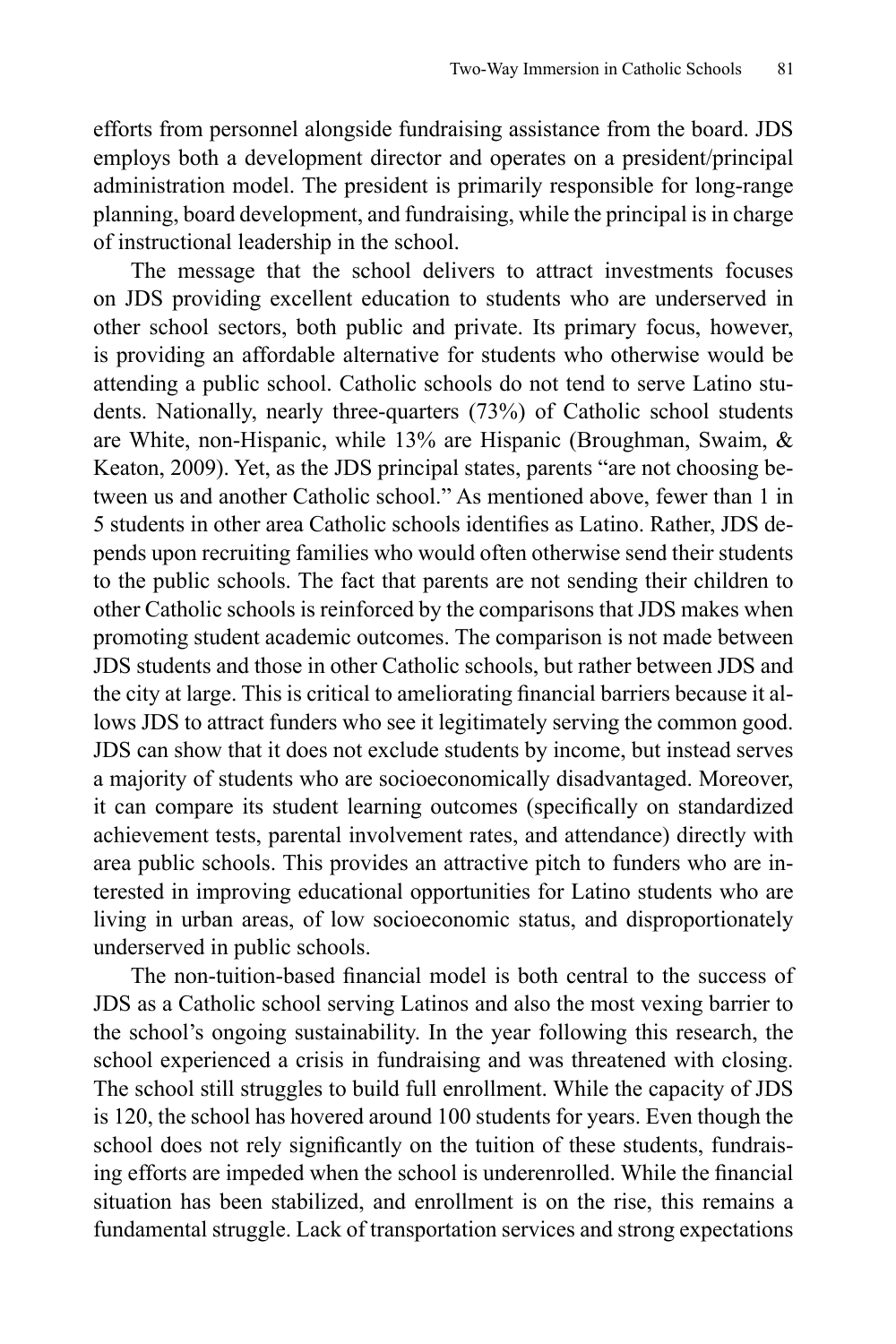for family involvement are cited as two barriers to attracting more students to the school.

### *Ameliorating Linguistic and Cultural Barriers*

In addition to financial barriers, Catholic school communities can present themselves as linguistically and culturally inhospitable to Latino families. Linguistic and cultural barriers, while distinct, are so interrelated in the case of JDS that we present them together. As described earlier, the school was envisioned to create an option for a quality Catholic education for Latino students. Parents and board members described the first principal, who stayed at the school through the first half decade, as an extremely effective community builder. Critical to the success of the TWI model, the school maintains a linguistically balanced population (half native in Spanish, half native in English). However, it is not balanced in terms of ethnicity. JDS focused primarily on serving Latino families—to the point that it made 85% Latino the target for enrollment. Many of the Latino families have lived in the United States for several generations and are native English speakers.

Hiring Latino teachers and support staff, as well as bilingual personnel, were key ways that they built this welcoming community. By eliminating the language divide, the school was able to engage families effectively fluent in Spanish, English, or both. While this established the foundation for attracting families, positive student outcomes were needed to maintain this support. Having established a school welcoming to Latinos by being bilingual and culturally relevant, JDS found itself needing to refocus its emphasis on academics.

## *Shifting Emphasis to a Culture of Academic Excellence*

Evidence that JDS needed to raise academic performance came when its first classes of students began graduating from fifth grade and found themselves struggling academically in middle school. While the school had been implementing a TWI model from the start, it was not achieving one of the core goals: academic excellence. A new principal was hired with the intention of helping the school improve this aspect and build a culture of high academic expectations for the students. At the time of this research, the school was in the midst of this transition. As the principal described it, "In the last few years we've really changed the expectations for parents and students—and we've increased these a lot…In the last 3 years we've gone through a shift."

Thus, the TWI focus became secondary to academic excellence in JDS, as the president stated: "We used to communicate dual language—which is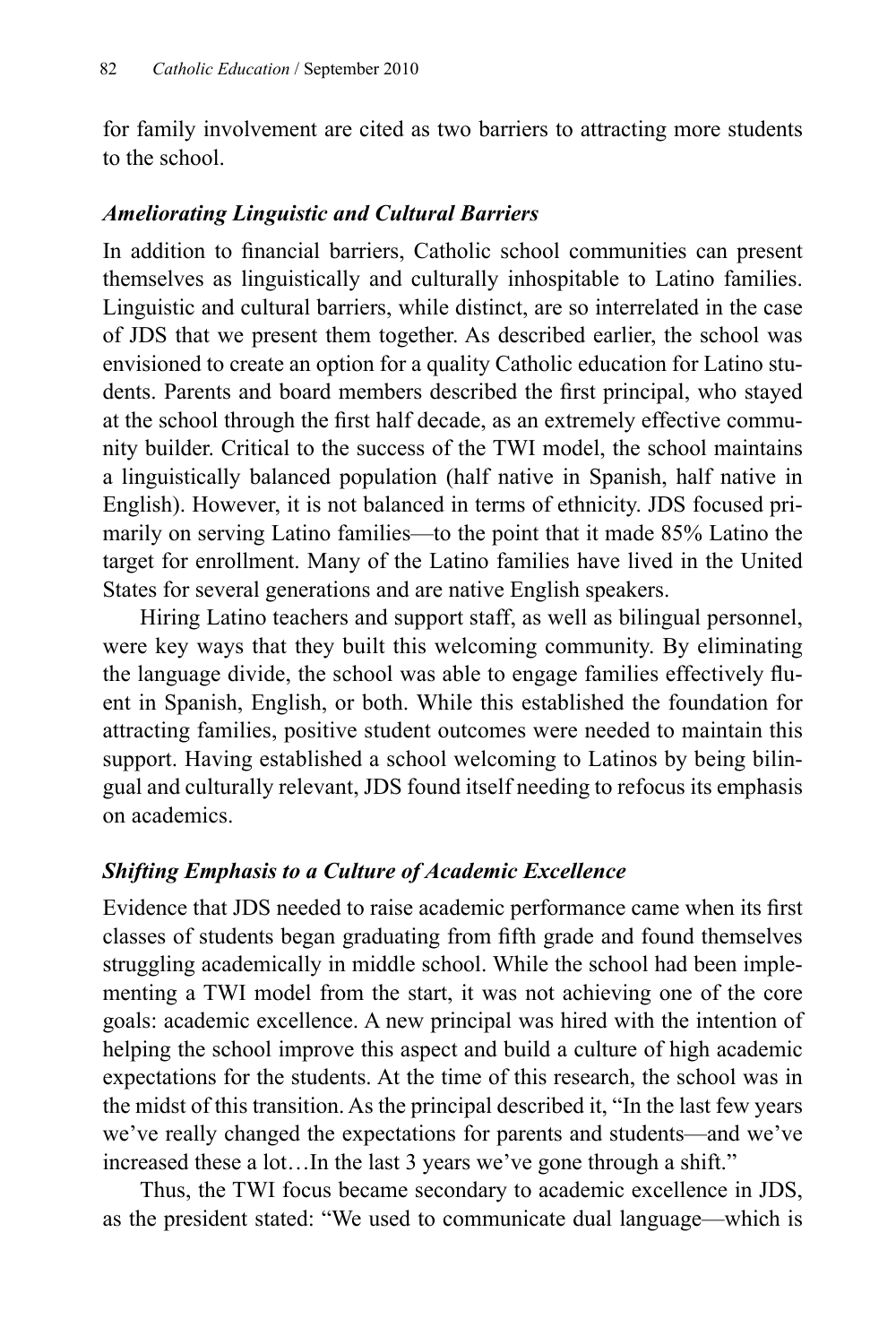an exciting aspect of the school but for some people it's off-putting. There's no controversy around academic excellence….We wanted to focus on that's what we're about first." A culture of holding high expectations for all students—which means, in JDS, mostly Latino students, many of whom come to school from Spanish-speaking homes—now trumps TWI as the central value. A parent of students in JDS contrasted this expectation with other schools in which she had worked:

I [have] seen lot of teachers in their meetings would comment on Hispanic kids or ESL students, you know. It was a real negative atmosphere. So I just thought, these teachers already have their minds set what the outcomes for these kids are going to be, what kind of students, you know.

Significantly, the TWI model was a tool in fostering a culture of high academic expectations. Under the guidance of the new principal, the staff spent a year building a curriculum around dual-language acquisition and began to focus data gathering around benchmarks in this curriculum. The emphasis on using data to guide instructional decisions was supported by extensive professional development through a number of avenues, including regional conferences, subsidized courses at a local Catholic university, and internal efforts to observe one another and discuss practice. The partnership with the local university, partially facilitated by a board member, is particularly noteworthy in that it provided an extremely cost-effective way for the school to cultivate professional growth. In addition, JDS paid particular attention to out-of-school supports for this culture of high academic expectations. An extended learning day provided after-school arts and athletics, creating longer windows for academic focus during the school day.

Another example of this was the significant pressure from the principal compelling parents to be engaged. She described her efforts to cultivate linguistically heterogeneous groupings of parents to support one another:

I had to make the initial meetings mandatory...because the first few ones, no one would show up…and then people would turn up, and we'd have pretty good turn-out, but it didn't feel like it was building community. There was no chance for dialogue because we'd break it up into both languages…they were separated by language. It never felt right.

Even with the high number of Latino and bilingual teachers, parents remained separated from one another by language. The principal finally succeeded by creating informal coffee groups for parents. These accomplished the goal of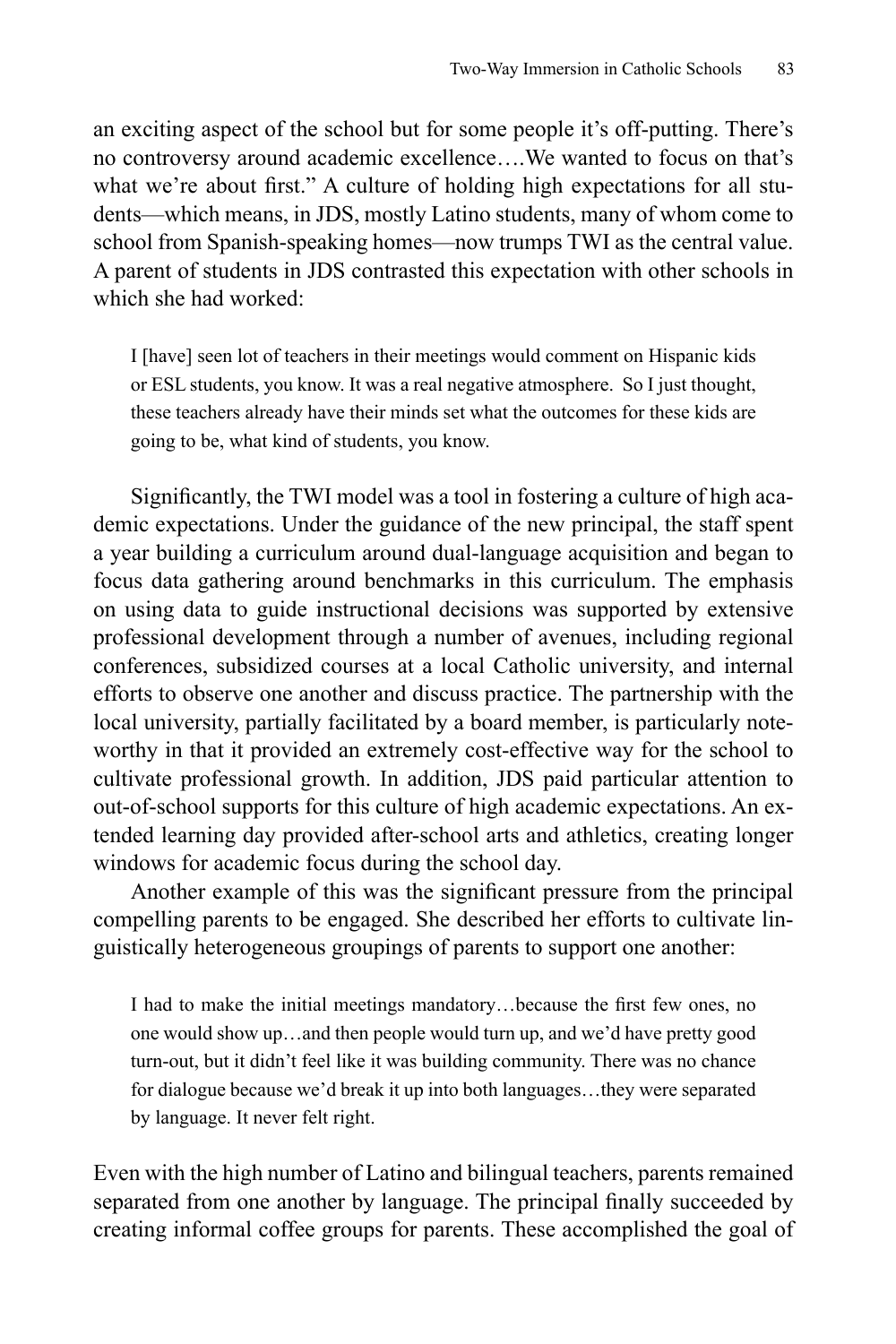engaging parents in dialogue about supporting their children in their homework. These gatherings were not optional ("I expect every parent to be in a group," she said), but also were more intimate and inviting. Significantly, they were different from previous parent meetings in that these were bilingual. The principal explained the importance of this: "The one factor that seems to change how children develop friendships…is when parents develop cross-cultural friendships. If parents develop cross-cultural friendships, the kids really do."

The evidence gathered during this case study suggested that these efforts to cultivate a culture of strong academic achievement were beginning to show signs of success. Teachers spent time analyzing data on student achievement in reading and math, both in English and Spanish, and across grade levels. A full-time administrator who worked with graduates of the school continued to provide teachers feedback from the middle schools where JDS alumni were attending. While less than 45% of Latino fifth grade students in the state were scoring proficient or advanced in reading and math, over 90% of these students were doing so at JDS. Moreover, they were also scoring at these levels in Spanish.

In these ways, JDS strives to meet the three core goals of the TWI model: bilingualism, academic excellence, and cross-cultural connections. The bilingual service delivery and Catholic identity, along with the evidence of strong academic outcomes, provided the JDS community with an effective manner to improve recruitment and retention of Latino students. The non-tuitionbased financing model allowed the school to pursue this model. In the third and final section of this paper, we discuss the strengths and limitations of this model for other Catholic school communities.

## **Future Directions for Catholic Schools Serving Latinos**

The TWI model for bilingual service delivery has significant implications for Catholic schools in particular and private sector schools in general. Catholic schools (as well as other private sector schools) complement public schools by providing an array of educational approaches in our increasingly pluralistic society (Youniss & McLellan, 1999). While inherent tendencies push private schools to be exclusionary by selectively recruiting and retaining students (Alt & Peter, 2002), the analysis presented here suggests that TWI provides Catholic schools with an inclusive-oriented service delivery model that effectively reduces barriers to Latino students who have been traditionally marginalized. The argument we present demonstrating that the TWI model is philosophically consistent and functionally pragmatic for Catholic schools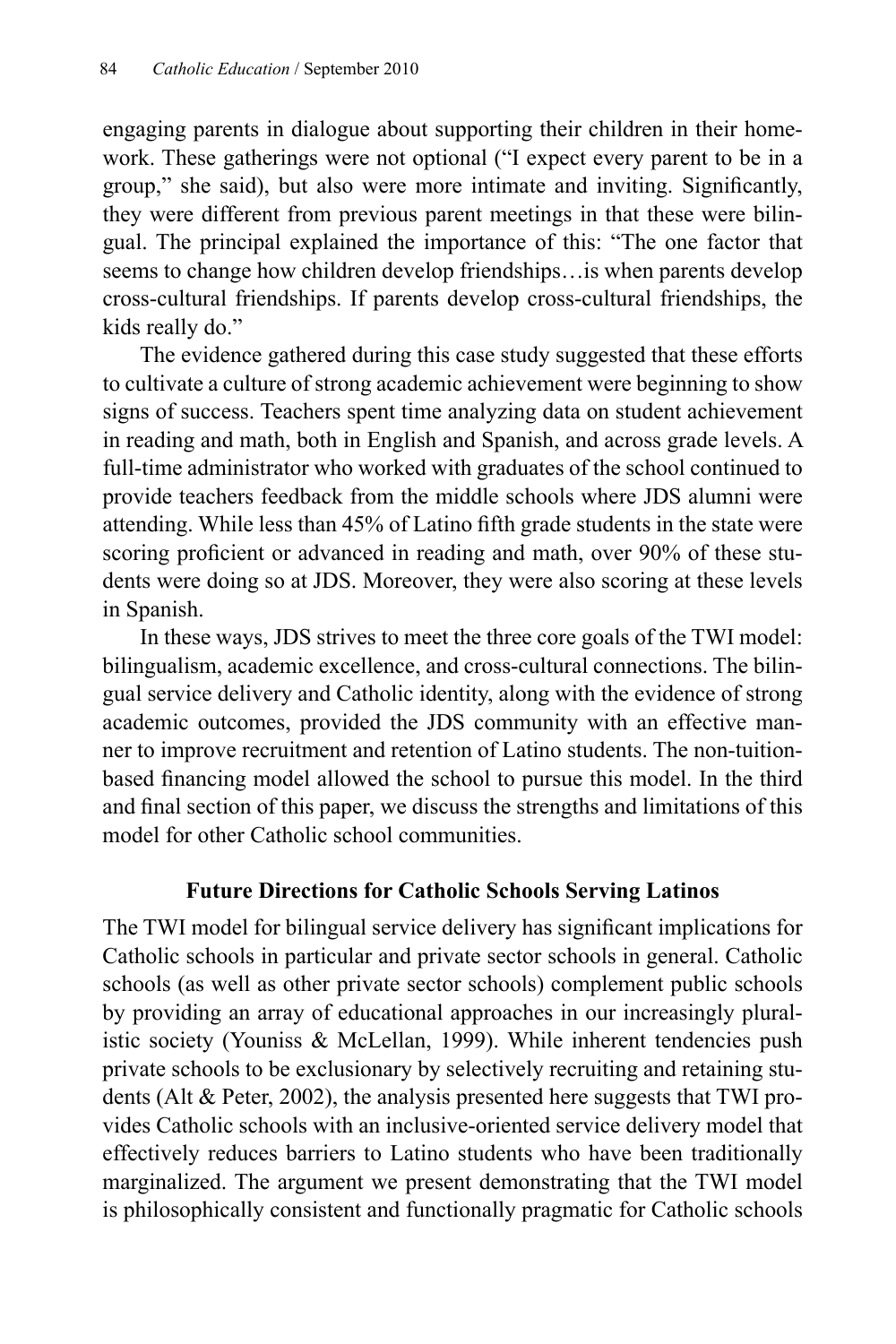could apply to other private sector schools as well that embrace a mission to serve linguistically heterogeneous students effectively. Private schools effectively implementing TWI have an advantage over public sector schools in that they can more explicitly arrange for a linguistically balanced enrollment, a dimension that can be quite variable in these schools in the public sector (e.g., Alanis, 2000; Senesac, 2002).

As we have argued, Catholic elementary schools underserve Latino students, especially those who are ELL. This is a problem that is neither new (Hall & Reck, 1987) nor insurmountable. Catholic schools are philosophically and functionally positioned to embrace Latino students. We assert that one path toward this is implementing the TWI model of bilingual service delivery. The case of JDS illustrates how one Catholic school community implemented the TWI model. By reducing financial, linguistic, and cultural barriers, this school was able to create a robust school community with impressive student outcomes. While Latino students were, on the whole, being underserved by neighboring Catholic and public sector schools, they were thriving in this context.

Future directions for Catholic elementary schools may learn from this in several ways, three of which we will briefly discuss. First, individual Catholic elementary schools located in communities with significant numbers of Latino students should explore the possibility of adapting the TWI model. As described above, this model has many educational advantages, including promoting bilingualism, strong academic outcomes for learners, and cross-cultural appreciation amongst students. This model may provide a practical way for Catholic elementary schools both effectively to attract Latino families who are ELL to the school, and may also serve to draw other families into the community who are seeking these educational advantages. This model may be a particularly attractive model in areas where no other additive bilingual educational options are available, since growing numbers of people are demanding language-based education programs. Bilingual models may be especially attractive to Latino families as they, more than other immigrant groups, place a premium on the ability to speak Spanish (Garcia & Jensen, 2007).

Second, diocesan and archdiocesan Catholic school offices should explore ways to incubate TWI models within their school systems. TWI can serve as a fundamental component to a system-wide approach to linguistically diverse populations. This allows systems of schools several advantages. By supporting TWI or modified versions of TWI, such as paired bilingual programs (e.g., within select school communities; Slavin & Cheung, 2005), systems of schools demonstrate their commitment to an asset-based approach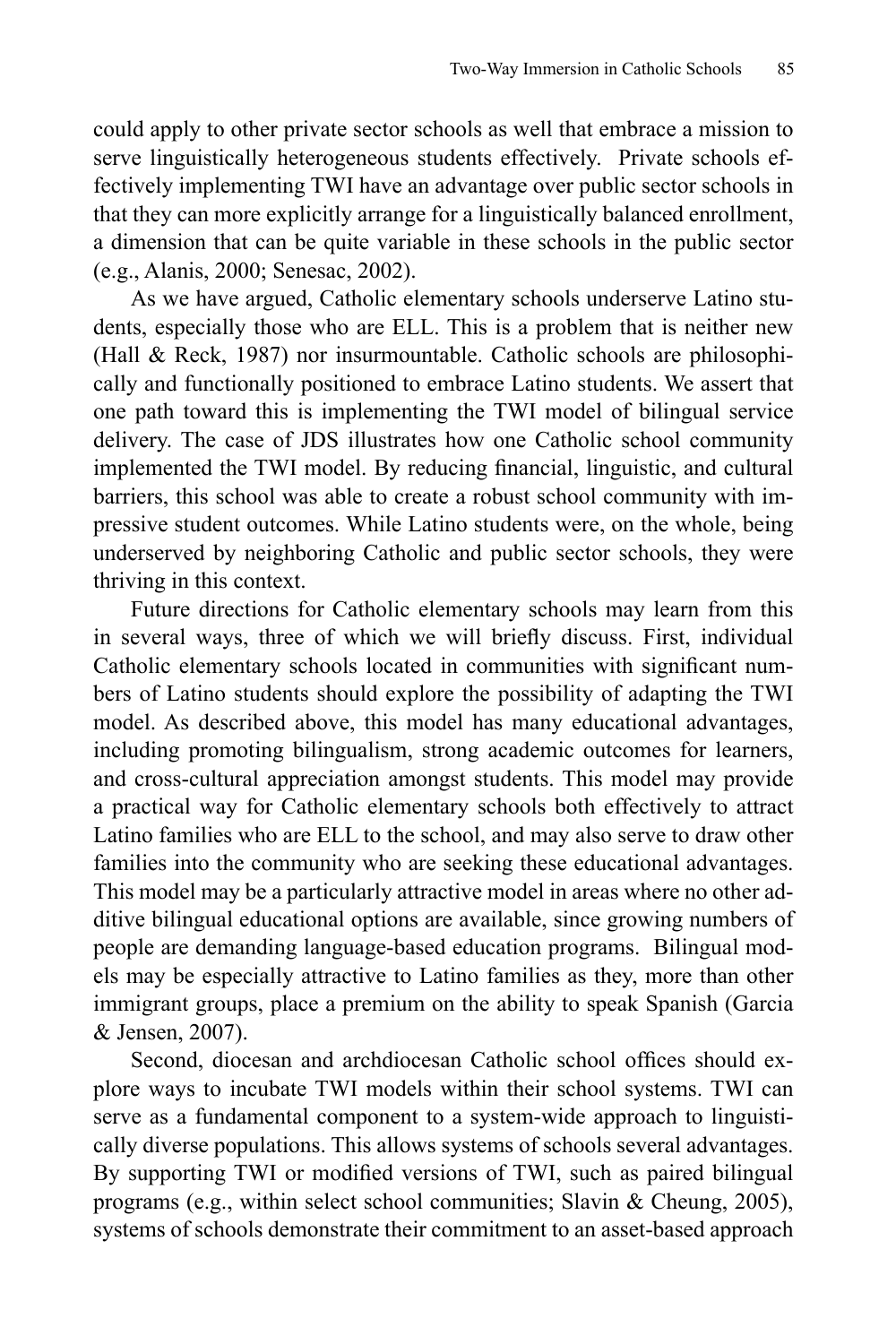to linguistic diversity. This commitment must be manifest in other dimensions as well, as TWI is neither the most practical nor appropriate for all students who are ELL. In many situations, insufficient numbers of students who are ELL may undermine the viability of the TWI model. In other cases, insufficient numbers of students attracted to the second language may pose a barrier to the successful implementation of this model. However, by approaching the TWI model as one example of its orientation, systems of schools cultivate a culture where linguistic diversity is recognized as an asset. This can help attract bilingual educators and linguistically diverse families to the Catholic school system. It can also lead to forums where non-TWI schools collaborate to learn with and from TWI schools.

This leads to our third and final point: All Catholic schools can more effectively serve Latino students. A TWI model is a practical and appropriate but by no means exclusive mechanism for this pursuit. Many Catholic school communities might determine that the TWI model is not a fit for their circumstances. These Catholic school communities can still adopt key lessons from the TWI model. Such lessons include (a) taking an asset-based approach to linguistic diversity, (b) proactively reducing the financial and cultural barriers that many Latinos face, and (c) building the capacity of teachers to teach students who are ELL more effectively. By adopting these lessons from the TWI model, Catholic school communities improve their service to Latino students. This serves the public interest because it reduces stratification across educational sectors. More fundamentally, this enacts the values of Catholic social teaching.

In sum, we propose that the TWI model can play an integral role in building the capacity of systems of Catholic schools to serve Latino students effectively. Within a diocese, some schools might follow the TWI model while others implement an alternate approach to bilingual service delivery, such as a transitional model. However, grounded in the common overarching values of human dignity, the common good, and a preferential option for the marginalized, these TWI and non-TWI schools can find opportunities to help one another. Professional development opportunities supporting teaching methods for students who are ELL and culturally responsive teaching, outreach efforts for linguistically diverse families, and marketing and development strategies for non-tuition-based funding of Catholic schools are practical areas of common interest they would share.

An important cautionary note regarding these three points is that they all depend on strengthening the pool of qualified bilingual teachers and principals interested in serving Catholic schools. This pool is shallow for schools across sectors (public and private). Many school communities struggle to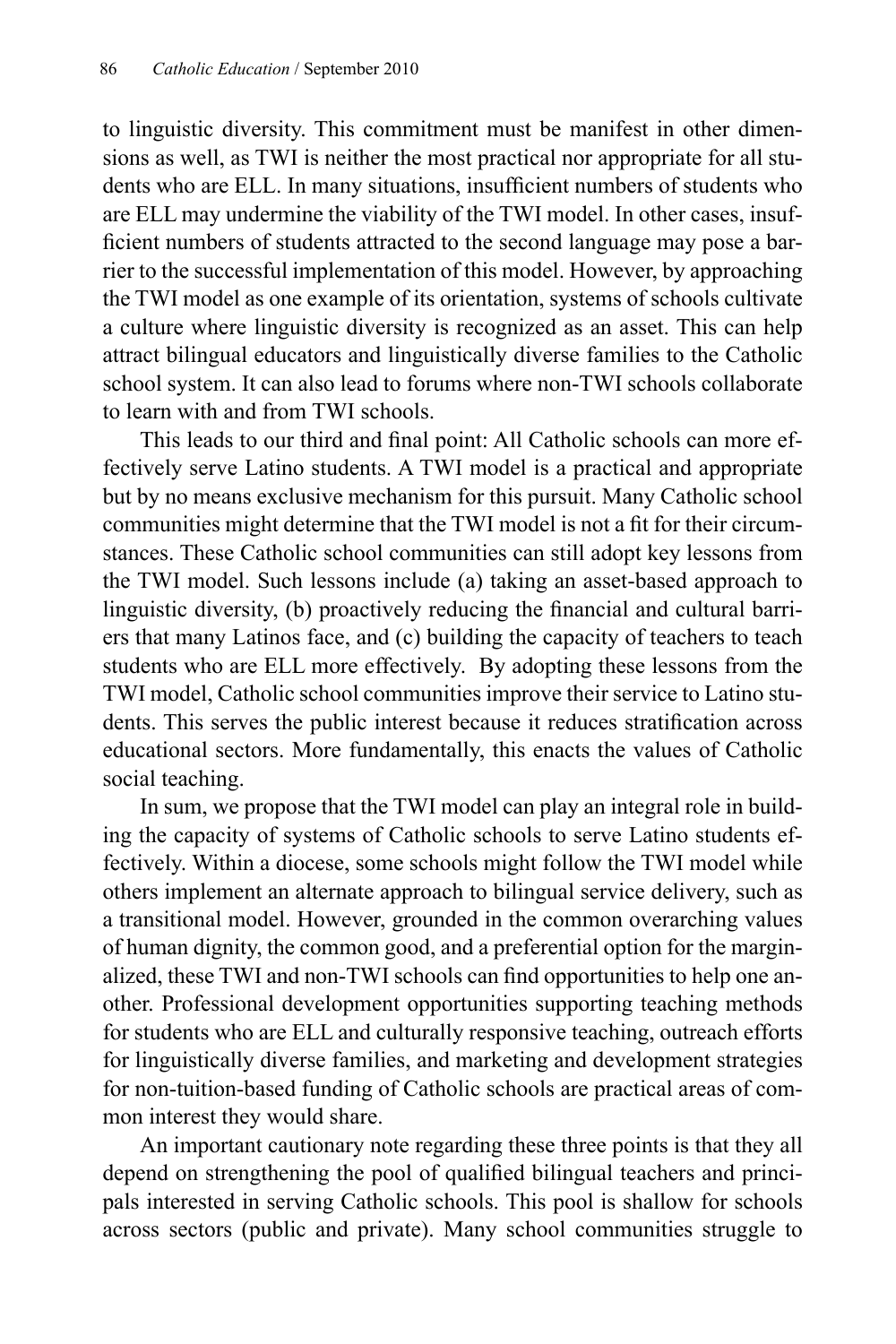meet the growing demand for bilingual personnel. Moreover, the pipeline of such teachers is not robust. This is not a new challenge or concern for Catholic schools serving Latino students (Hall & Reck, 1987). It is a critical area of focus, since the efficacy of TWI programs is tightly connected to the fidelity of implementation, and effective implementation is dependent upon the quality of the educators.

Catholic schools and dioceses can build their human resource capacity through multiple avenues. For instance, partnerships with Catholic universities provide an attractive avenue strategically to building the human resource capacity of Catholic elementary and secondary schools. Such partnerships might focus on professional development for current teachers and administrators to receive bilingual/bicultural certification as well as incentivizing such certification for pre-service teachers and administrators. In the case of JDS, a partnership with a local Catholic university provided teachers access to ongoing professional development courses. This allowed the school to supplement the salary offerings with a tangible benefit, and as a result several JDS teachers were pursuing advanced degrees. Whipp and Scanlan (2009) assert that partnerships with Catholic universities show promise in providing resources (human, material, and professional development). Another route to building this human resource capacity is partnering with religious orders in native Spanish-speaking countries. For instance, a Chicago elementary school serving a predominantly Hispanic population partnered with the Daughters of Immaculate Mary of Guadalupe in Monterrey, Mexico, to attract bilingual educators of Hispanic heritage (Archdiocese of Chicago, 2002).

The pipeline of qualified bilingual educators interested in serving in Catholic schools is limited. Schools and dioceses can expand this by creating incentives for Hispanic Catholics to pursue educational degrees and work in local Catholic schools. Forgivable loan programs are one such incentive. Forgivable loans, common in many dioceses and colleges, offer financial support to recipients in exchange for a commitment to work in a certain agency or system for a given period of time. For instance, in the Archdiocese of Indianapolis a "Total Catholic Education Fund" finances educators in local Catholic schools who are pursuing advanced degrees. Recipients are obliged to continue teaching in Catholic schools for 5 years after completing their degree, with one-fifth of their loans forgiven each year (Evans, 2005). A forgivable loan program could be tailored specifically to support Hispanic Catholic educators, including traditional (i.e., undergraduate) and nontraditional (i.e., second-career) pre-service teachers.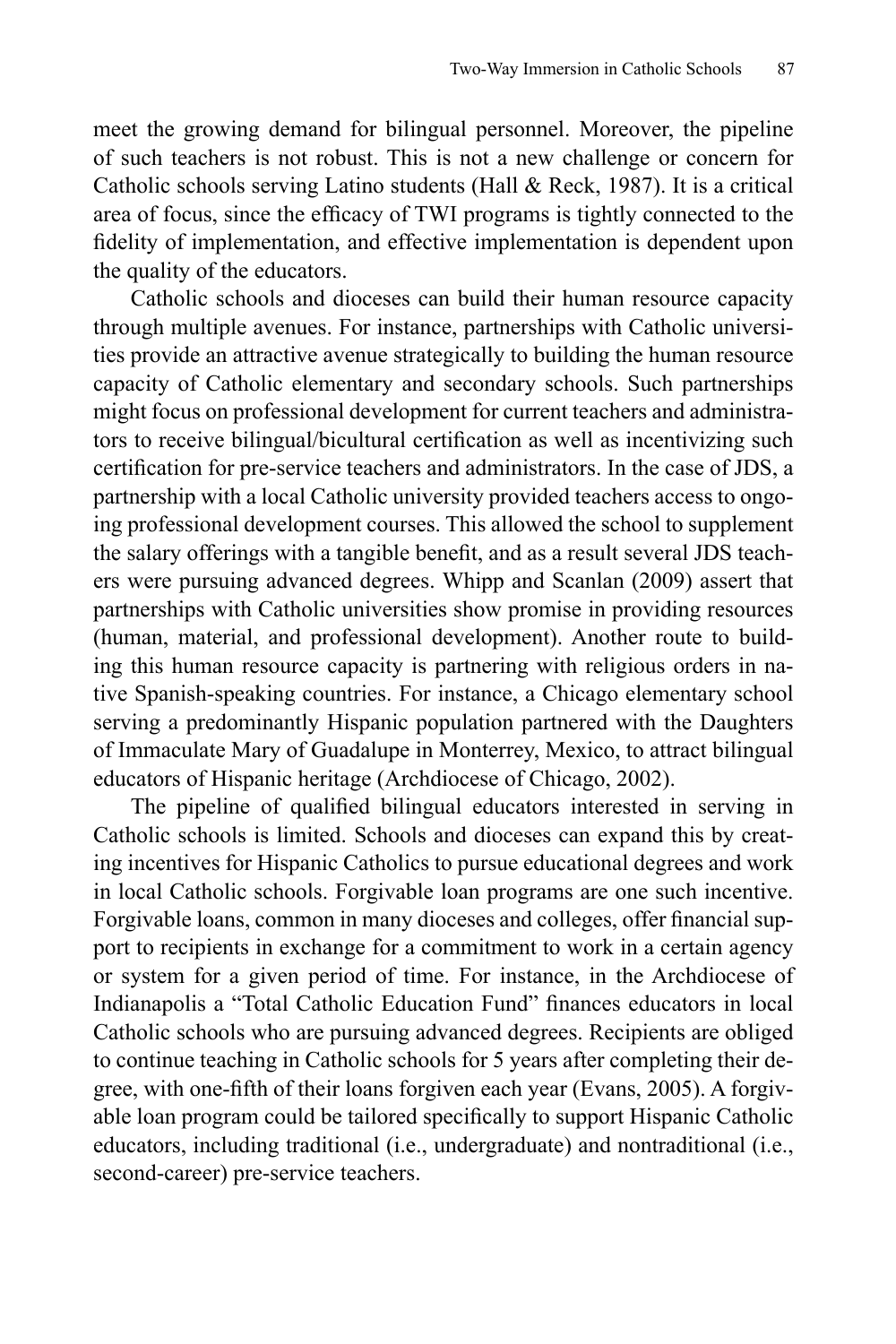#### **Conclusions**

The history of Catholic schools in the United States illustrates a strong tradition of effective learning communities for student bodies diverse in many dimensions: race, ethnicity, linguistic heritage, national origin, and socioeconomic status (Baker, 1999; Jacobs, 1998a, 1998b; Moore, 2003; Walch, 1988, 1996). In the post-Vatican II era schools have struggled to continue this legacy (Baker & Riordan, 1998, 1999; Hamilton, 2008; O'Keefe et al., 2004). As a result, many Catholic schools serving these diverse communities have been forced in one of two directions: either to innovate dramatically in their models of financing and governance or to close.

In the field of Catholic education scholars and practitioners are investing extensive efforts in supporting innovations (Staud, 2008) that will allow Catholic schools to meet the call to be accessible and affordable (USCCB, 2005). These efforts affect multiple dimensions of diversity, such as students with special needs (Blackett, 2001; Long & Schuttloffel, 2006) and students of low socioeconomic status (Owens, 2005; Powell, 2006). We focus in this article on another dimension: Latino students, especially those who are English language learners.

Catholic schools that effectively improve access to bilingual Latino students are the vanguard of this field. The two-way immersion model of bilingual service delivery is an effective means toward this end. This specific model, however, is part of the wider umbrella of viewing diversity as an asset. Catholic schools embracing linguistic diversity clearly are deepening their application of Catholic social teaching. Moreover, given the demographic trends, such schools are wisely investing in a viable strategy to thrive in our increasingly pluralistic society.

#### **References**

- Alanis, I. (2000). A Texas two-way bilingual program: Its effects on linguistic and academic achievement. *Bilingual Research Journal, 24*(3), 225-248.
- Alt, M. N., & Peter, K. (2002). *Private schools: A brief portrait* (NCES 2002-013). Washington, DC: United States Department of Education, National Center for Education Statistics.
- Archdiocese of Chicago. (2002, September 4). *New Archdiocese of Chicago elementary school established to serve Hispanic children of Immaculate Conception Parish*. Retrieved from http://schools.archchicago.org/news\_releases/news\_02/news\_090402.shtm
- Association for Supervision and Curriculum Development. (2005, October). Effectiveness of programs for English language learners. *ASCD ResearchBrief, 3*(17).
- Baker, D. P. (1999). Schooling all the masses: Reconsidering the origins of American schooling in the postbellum era. *Sociology of Education, 72*(4), 197-215.
- Baker, D. P., & Riordan, C. (1998). The "eliting" of the common American Catholic school and the national education crisis. *Phi Delta Kappan, 80*(1), 16-23.
- Baker, D. P., & Riordan, C. (1999). It's not about the failure of Catholic schools. *Phi Delta Kappan, 80*(6), 462-463.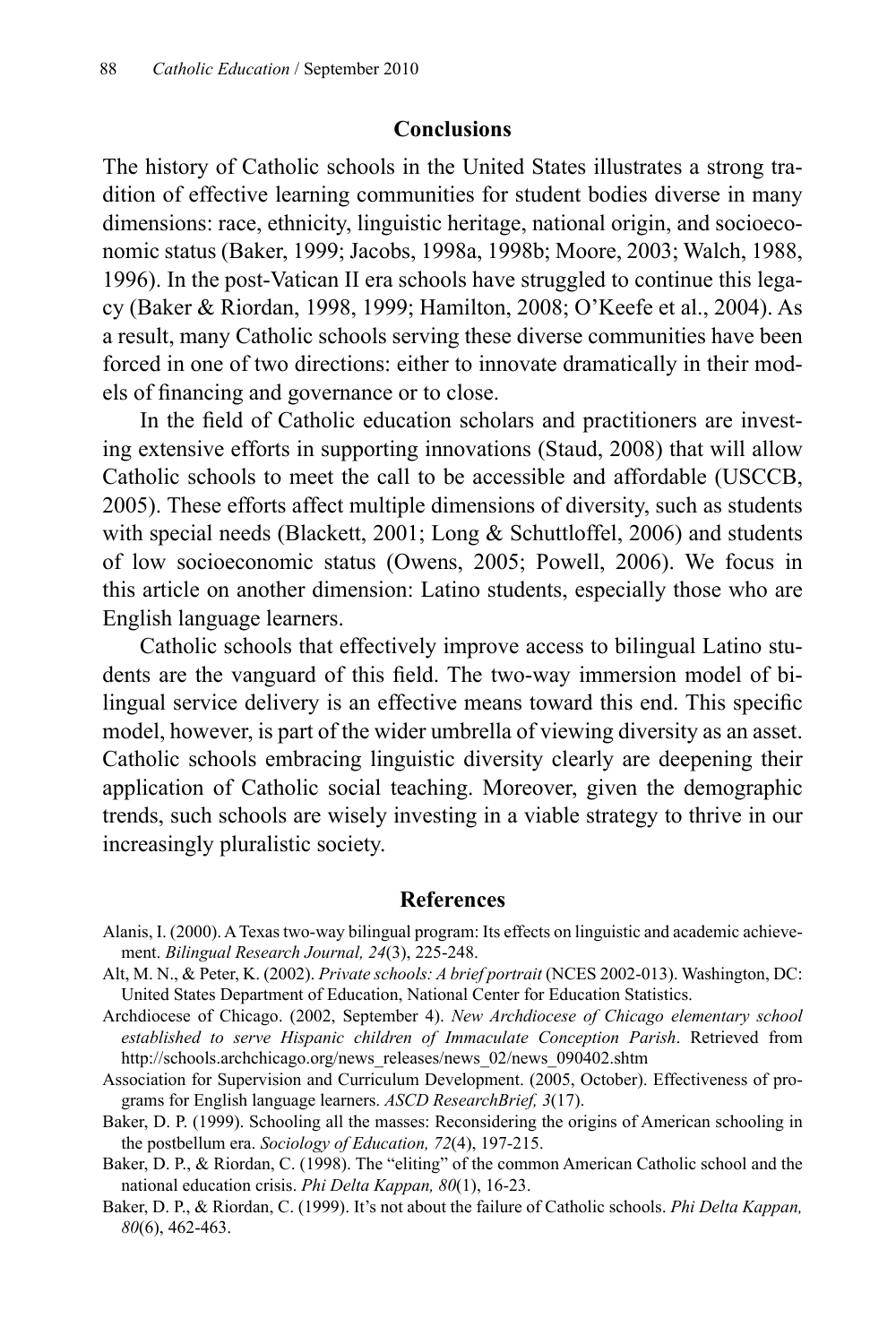- Blackett, M. E. (2001). Recommendations for Catholic school administrators in facilitating special education services. *Catholic Education: A Journal of Inquiry and Practice, 4*(4), 479-492.
- Bimonte, R. (2006). *Financing the mission: A profile of Catholic elementary schools in the United States 2005*. Washington, DC: National Catholic Educational Association.
- Brisk, M. E. (2006). *Bilingual education: From compensatory to quality schooling.* Mahwah, NJ: Lawrence Erlbaum.
- Broughman, S. P., Swaim, N. L., & Keaton, P. W. (2009). *Characteristics of private schools in the United States: Results from the 2007-08 Private School Universe Survey* (NCES 2009-313). Washington, DC: United States Department of Education, National Center for Education Statistics.
- Calderón, M. E., & Minaya-Rowe, L. (2003). *Designing and implementing two-way bilingual programs: A step-by-step guide for administrators, teachers, and parents*. Thousand Oaks, CA: Corwin Press.
- Capps, R., Fix, M. E., Murray, J., Ost, J., Passel, J. S., & Herwantoro, S. (2005). *The new demography of America's schools: Immigration and the No Child Left Behind Act*. Washington, DC: Urban Institute.
- Castillo, C. T. (2001). The effects of a dual-language education program on student achievement and development of leadership abilities. *Dissertation Abstracts International: 62*(07), 2478.
- Center for Applied Linguistics. (2008). *Directory of two-way immersion programs in the U.S.* Retrieved from http://www.cal.org/twi/directory/
- Christian, D., Genesee, F., Lindholm-Leary, K. J., & Howard, L. (2004). *Project 1.2 Two-way immersion: Final progress report.* Santa Cruz, CA: Center for Research on Education, Diversity & Excellence.
- Collier, V. P. (1992). A synthesis of studies examining long-term language minority student data on academic achievement. *Bilingual Research Journal, 16*(1/2), 187-212.
- Crawford, J. (2004). *Educating English learners: Language diversity in the classroom* (5th ed.). Los Angeles, CA: Bilingual Educational Services.
- de Jong, E. J. (2002a). Brophy school: A portrait of success. *NABE News, 25*(6), 13-16.
- de Jong, E. J. (2002b). Effective bilingual education: From theory to academic achievement in a two-way bilingual program. *Bilingual Research Journal, 26*(1), 65-84.
- Delpit, L. (1995). *Other people's children: Cultural conflict in the classroom*. New York, NY: New Press.
- Diaz, R. M. (1983). Thought and two languages: The impact of bilingualism on cognitive development. *Review of Research in Education, 10*, 23-54.
- Evans, B. A. (2005, January 28). Total Catholic Education Fund offers forgivable loans*. The Criterion*. Retrieved from the Archdiocese of Indianapolis website: http://www.archindy.org/ Criterion/local/2005/01-28/s-loans.htm
- Flores, S. Y., & Murillo, E. G., Jr. (2001). Power, language, and ideology: History and contemporary notes on the dismantling of bilingual education. *The Urban Review, 33*(3), 183-206.
- Frattura, E., & Capper, C. A. (2007). *Leadership for social justice in practice: Integrated comprehensive services (ICS) for all learners*. Thousand Oaks, CA: Corwin Press.
- Garcia, E. E., & Jensen, B. (2007). *Language development and early education of young Hispanic children in the United States*. Tempe, AZ: National Task Force on Early Childhood Education for Hispanics.
- Glesne, C. (1999). *Becoming qualitative researchers: An introduction* (2nd ed.). New York, NY: Longman.
- Goldenberg, C. (2008). Teaching English language learners: What the research does—and does not—say. *American Educator,* (Summer), pp. 8-23, 42-44.
- Gray, M., & Gautier, M. (2006). *Primary trends, challenges, and outlook: A report on U.S. Catholic elementary schools 2000-2005*. Washington, DC: National Catholic Educational Association.
- Greene, J., & O'Keefe, J. (2001). Enrollment in Catholic schools in the United States. In T. C. Hunt, J. A. Ellis, & R. J. Nuzzi (Eds.), *Handbook of research on Catholic education* (pp.161–182). Westport, CT: Greenwood Press.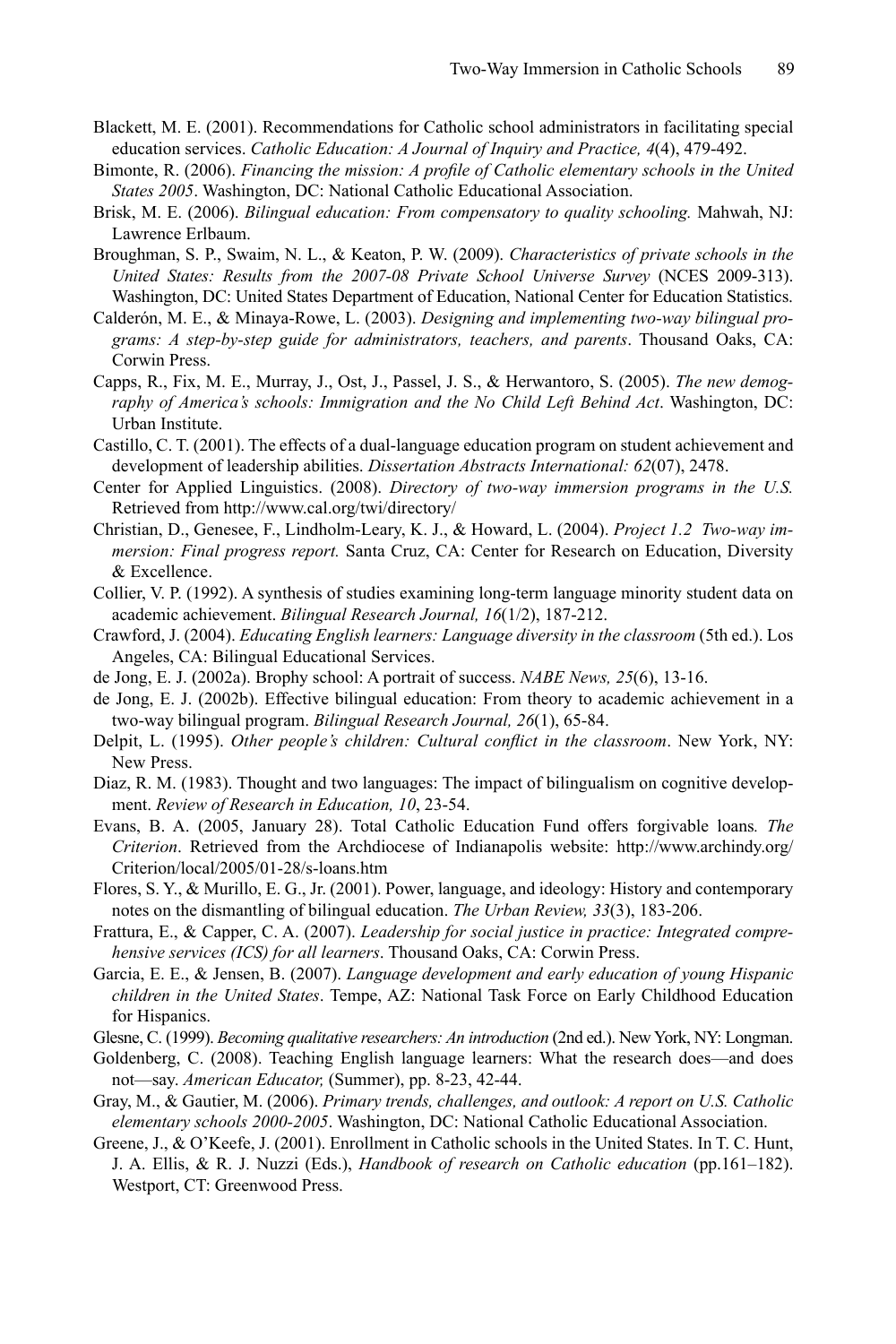- Guba, E., & Lincoln, Y. (2001). Competing paradigms in qualitative research. In C. F. Conrad, J. G. Haworth, & L. R. Lattuca (Eds.), *Qualitative research in higher education: Expanding perspectives* (2nd ed., pp. 57-72). Boston, MA: Pearson.
- Hall, S., & Reck, C. (1987). *Integral education: A response to the Hispanic presence*. Washington, DC: National Catholic Educational Association.
- Hamilton, S. W. (Ed.). (2008). *Who will save America's urban Catholic schools?* New York, NY: Thomas Fordham Institute.
- Hernandez, D. J., Denton, N. A., & Macartney, S. E. (2009). School-age children in immigrant families: Challenges and opportunities for America's schools. *Teachers College Record, 111*(3), 616-658.
- Howard, E. R., & Christian, D. (2002). *Two-way immersion 101: Designing and implementing a two-way immersion education model at the elementary level* (Educational Practice Report 9). Santa Cruz, CA: Center for Research on Education, Diversity, and Excellence.
- Howard, E. R., & Sugarman, J. (2007). *Realizing the vision of two-way immersion: Fostering effective programs and classrooms*. Washington, DC: Center for Applied Linguistics.
- Howard, E. R., Sugarman, J., & Christian, D. (2003). *Trends in two-way immersion education: A review of the research* (Report No. 63). Baltimore, MD: Center for Research on the Education of Students Placed At Risk.
- Howard, E. R., Sugarman, J., Christian, D., Lindholm-Leary, K. J., & Rogers, D. (2005). *Guiding principles for dual language education*. Washington, DC: Center for Applied Linguistics.
- Jacobs, R. (1998a). U.S. Catholic schools and the religious who served in them: Contributions in the 18th and 19th centuries. *Catholic Education: A Journal of Inquiry and Practice, 1*(4), 364-383.
- Jacobs, R. (1998b). U.S. Catholic schools and the religious who served in them: The struggle to continue the tradition in the post-Vatican II era. *Catholic Education: A Journal of Inquiry and Practice, 2*(2), 159-176.
- Kibria, N. (1993). *Family tightrope: The changing lives of Vietnamese Americans*. Princeton, NJ: Princeton University Press.
- Kohler, A. D., & Larzarin, M. (2007). *Hispanic education in the United States* (Statistical brief No. 8). Washington, DC: National Council of La Raza.
- Ladson-Billings, G. (1995). Toward a theory of culturally relevant pedagogy. *American Educational Research Journal, 32*(3), 465-491.
- Ladson-Billings, G. (2007). Culturally responsive teaching: Theory and practice. In J. A. Banks & C. A. M. Banks (Eds.), *Multicultural education: Issues and perspectives* (6th ed., pp. 219-246). Hoboken, NJ: Wiley.
- Lambert, W. E. (1978). Some cognitive and sociocultural consequences of being bilingual. In J. A. Alatis (Ed.), *Georgetown University roundtable on language and linguistics 1978* (pp. 214-229). Washington, DC: Georgetown University Press.
- Lawrence, S. (2000). "New" immigrants in the Catholic schools: A preliminary analysis. In J. Youniss & J. J. Convey (Eds.), *Catholic schools at the crossroads: Survival and transformation*  (pp. 178-200). New York, NY: Teachers College Press.
- Lindholm-Leary, K. J. (2001). *Dual language education*. Clevedon, England: Multilingual Matters.
- Lindholm-Leary, K. J. (2003). Dual language achievement, proficiency, and attitudes among current high school graduates of two-way bilingual programs. *NABE News, 26*(6), 20-25.
- Long, T. J., & Schuttloffel, M. J. (2006). A rationale for special education in Catholic schools. *Catholic Education: A Journal of Inquiry and Practice, 9*(4), 443-452.
- Lucido, F., & McEachern, W. (2000). The influence of bilingualism on English reading scores. *Reading Improvement, 37*(2), 87-91.
- Martin, S. P., & Litton, E. F. (2004). *Equity, advocacy and diversity: New directions for Catholic schools*. Washington, DC: National Catholic Educational Association.
- Maxwell, J. A. (1998). Designing a qualitative study. In L. Bickman & D. J. Rog (Eds.), *Handbook of applied social research methods* (pp. 69-100). Thousand Oaks, CA: Sage.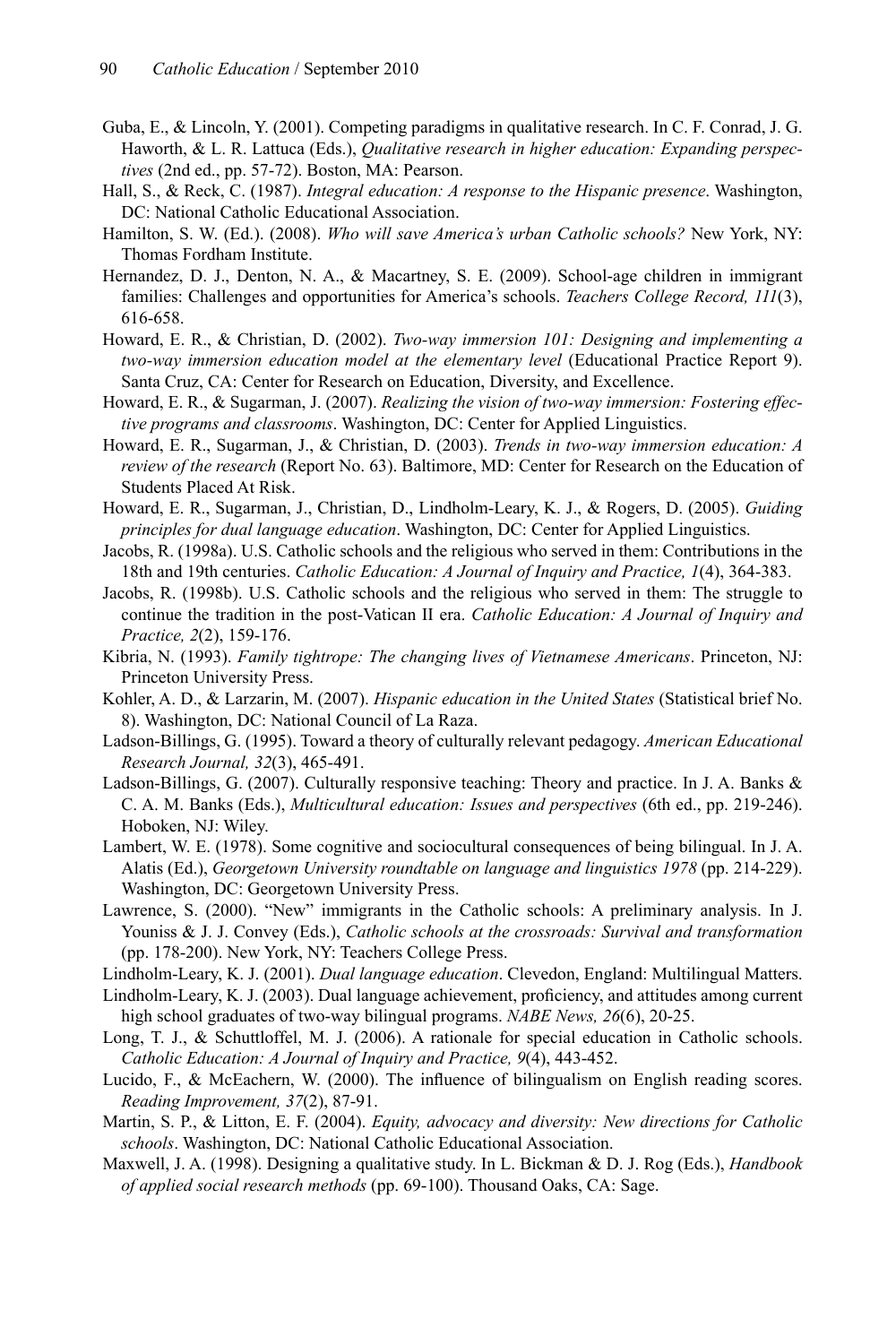- Maxwell, J. (2001). Understanding and validity in qualitative research. In C. F. Conrad, J. G. Haworth, & L. R. Lattuca (Eds.), *Qualitative research in higher education: Expanding perspectives* (2nd ed., 301-316). Boston, MA: Pearson.
- McDonald, D., & Schultz, M. (2008). *United States Catholic elementary and secondary schools*  2007-2008: The annual statistical report on schools, enrollment, and staffing. Washington, DC: National Catholic Educational Association.
- McGuire, P. (1998). A comparison of student performance in two-way immersion versus traditional kindergarten programs. *Dissertation Abstracts International: 60*(05), 1429.
- Montague, N. (1997). Critical components for dual language programs. *Bilingual Research Journal, 21*(4), 334-342.
- Moore, C. (2003). Ethnicity and parish schools: African Americans. In J. Augenstein, C. Kauffman, & R. Wister (Eds.), *One hundred years of Catholic education: Historical essays in honor of the centennial of the National Catholic Educational Association* (pp. 241-256). Washington, DC: National Catholic Education Association.
- Mora, J. K., Wink, J., & Wink, D. (2001). Dueling models of dual language instruction: A critical review of the literature and program implementation guide. *Bilingual Research Journal, 24*(4), 435-460.
- National Clearinghouse for English Language Acquisition. (2006). *The growing numbers of limited English proficiency students*. Retrieved from www.ncela.gwu.edu/files/uploads/4/ GrowingLEP\_0506.pdf
- Notre Dame Task Force on Catholic Education. (2006). *Making God known, loved, and served: The future of Catholic primary and secondary schools in the United States*. Notre Dame, IN: University of Notre Dame.
- O'Keefe, J. M., Greene, J. A., Henderson, S., Connors, M., Goldschmidt, E., & Shervish, K. (2004). *Sustaining the legacy: Inner-city Catholic elementary schools in the United States.* Washington, DC: National Catholic Educational Association.
- Ovando, C. J. (2003). Bilingual education in the United States: Historical development and current issues. *Bilingual Research Journal, 27*(1), 1-25.
- Owens, R. F. (2005). Urban revitalization: A case study of one Catholic elementary school's journey. *Catholic Education: A Journal of Inquiry and Practice, 9*(1), 58-74.
- Peal, E., & Lambert, W. E. (1962). *The relation of bilingualism to intelligence*. Washington, DC: American Psychological Association.
- Pérez, B. (2004). *Becoming biliterate: A study of two-way bilingual immersion education*. Mahwah, NJ: Lawrence Erlbaum.
- Portes, A., & Hao, L. (2004). The schooling of children of immigrants: Contextual effects on the educational attainment of the second generation. *Proceedings of the National Academy of Sciences of the United States of America, 101*(33), 11920-11927.
- Powell, M. (2006). *Publicly funded scholarship and tax credit programs assisting students to attend private K-12 schools* (Report). Washington, DC: United States Conference of Catholic Bishops.
- Ramirez, J. D., Yuen, S. D., & Ramey, D. R. (1991). *Final report: Longitudinal study of structured immersion strategy, early-exit, and late-exit transitional bilingual education programs for language-minority children.* San Mateo, CA: Aguirre International.
- Rolon, C. A. (2003). Educating Latino students. *Educational Leadership, 60*(4), 40-43.
- Rolón-Dow, R. (2005). Critical care: A color(full) analysis of care narratives in the schooling experiences of Puerto Rican girls. *American Educational Research Journal, 42*(1), 77-111.
- Rubio, O. G. (1995). "Yo soy voluntaria": Volunteering in a dual-language school. *Urban Education, 29*(4), 396-409.
- Ruiz, R. (1984). Orientations in language planning. *NABE Journal, 7*, 15-34.
- Scanlan, M. (2007). An asset-based approach to linguistic diversity. *Focus on Teacher Education, 7*(3), 3-7.
- Scanlan, M. (2008a). The grammar of Catholic schooling and radically "catholic" schools. *Catholic Education: A Journal of Inquiry and Practice, 12*(1), 25-54.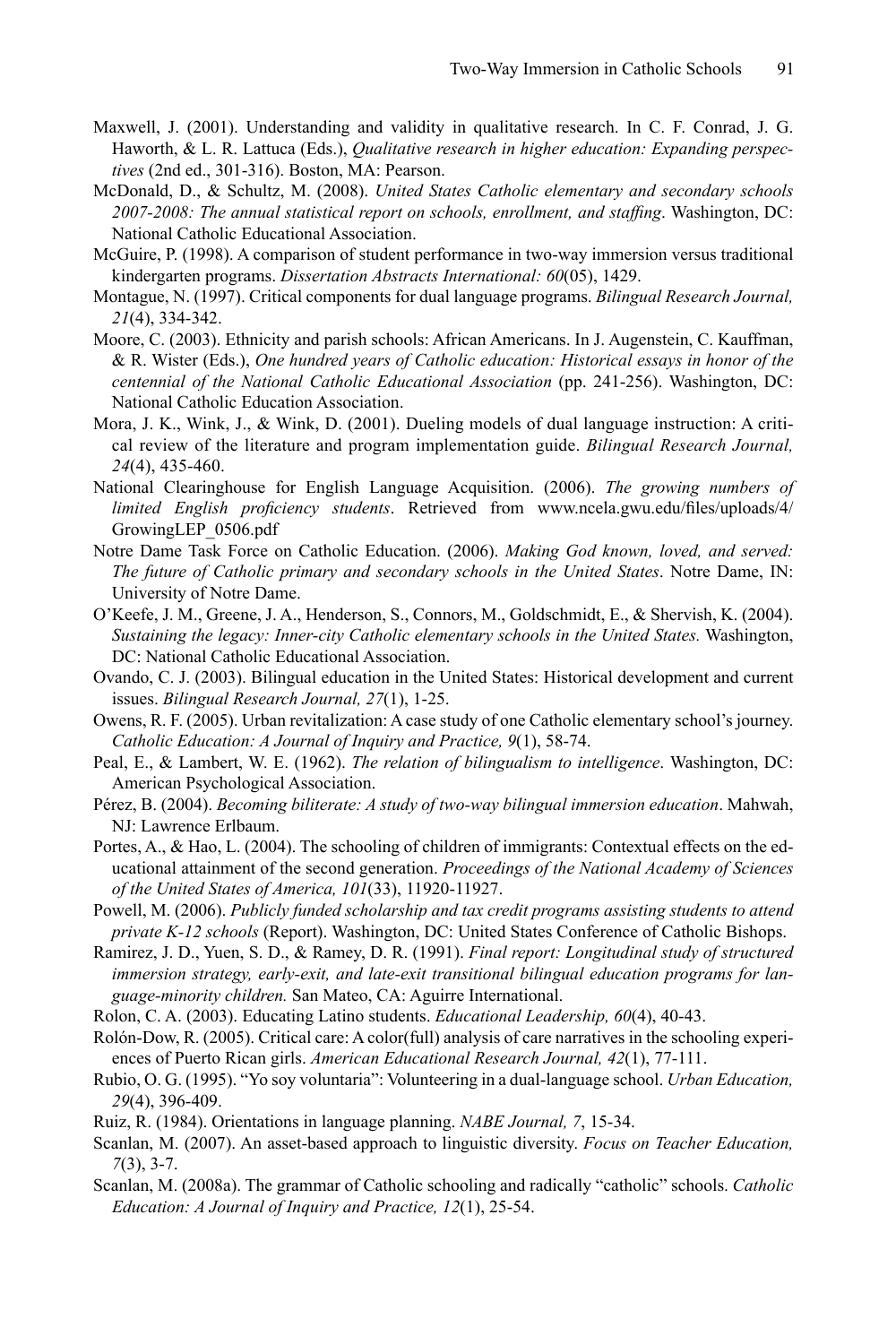- Scanlan, M. (2008b, April). *Is the perfect the enemy of the good? Exclusivity in socially just schools*. Paper presented at the annual meeting of the American Educational Research Association, Chicago, IL.
- Scanlan, M. (2009a). Moral, legal, and functional dimensions of inclusive service delivery in Catholic schools. *Catholic Education: A Journal of Inquiry and Practice, 12*(4), 536-552.
- Scanlan, M. (2009b). Reducing educational barriers in Catholic schools for Latino students. *NCEA Notes, 42*(6), 17.
- Scanlan, M. (2009c). *All are welcome: Inclusive service delivery in Catholic schools*. South Bend, IN: Alliance for Catholic Education Press.
- Scanlan, M., & Palmer, D. (2009). Race, power, and (in)equity within two-way immersion settings. *Urban Review, 41*(5), 391-415.
- Senesac, B. V. K. (2002). Two-way bilingual immersion: A portrait of quality schooling. *Bilingual Research Journal, 26*(1), 85-101.
- Sera, G. L. (2000). The nature and English language consequences of dual immersion schooling. *Dissertation Abstracts International: 61*(11), 4288.
- Slavin, R. E., & Cheung, A. (2005). A synthesis of research on language of reading instruction for English language learners. *Review of Educational Research, 75*(2), 247-284.
- Staud, J. (Ed.). (2008). *The Carnegie Conversation on Catholic education*. Notre Dame, IN: Alliance for Catholic Education Press.
- Stepick, A., Stepick, C. D., Eugene, E., Teed, D., & Labissiere, Y. (2001). Shifting identities and intergenerational conflict: Growing up Haitian in Miami. In R. G. Rumbaut, & A. Portes (Eds.), *Ethnicities: Children of immigrants in America* (pp. 229-266). Berkeley, CA: University of California Press.
- Stevens-Arroyo, A. M., & Pantoja, S. (2003). History and inculturation: The Latino experience of Catholic education. In J. Augenstein, C. J. Kauffman, & Wister, R. J. (Eds.), *One hundred years of Catholic education: Historical essays in honor of the centennial of the National Catholic Educational Association*. Washington, DC: National Catholic Educational Association.
- Storz, M. G., & Nestor, K. R. (2007). *They call us to justice: Responding to the call of the Church and our students*. Washington, DC: National Catholic Educational Association.
- Thomas, W. P., & Collier, V. P. (2002). *A national study of school effectiveness for language minority students' long term academic achievement.* Santa Cruz, CA: Center for Research on Education, Diversity & Excellence.
- Thomas, W. P., & Collier, V. P. (2003). The multiple benefits of dual language. *Educational Leadership, 61*(2), 61-64.
- Toma, J. D. (2006). Approaching rigor in applied qualitative research. In C. F. Conrad & R. C. Serlin (Eds.), *The Sage handbook for research in education: Engaging ideas and enriching inquiry* (pp. 405-423). Thousand Oaks, CA: Sage.
- U.S. Census Bureau. (2004). *Projected population of the United States, by race and Hispanic origin: 2000-2050.* Retrieved from http://www.census.gov/population/www/projections/usinterimproj /natprojtab01a.pdf
- United States Conference of Catholic Bishops (1998). *Sharing Catholic social teaching: Challenges and directions*. Washington, DC: Author.
- United States Conference of Catholic Bishops. (2005). *Renewing our commitment to Catholic elementary and secondary schools in the third millennium*. Washington, DC: Author.
- United States Department of Education, National Center for Education Statistics (2004). *Language minorities and their educational and labor market indicators: Recent trends* (NCES 2004-009). Washington, DC: Author.
- Valdes, G. (1997). Dual-language immersion programs: A cautionary note concerning the education of language-minority students. *Harvard Educational Review, 67*(3), 391-428.
- Valenzuela, A. (1999). *Subtractive schooling: U.S.-Mexican youth and the politics of caring*. Albany, NY: State University of New York Press.
- Walch, T. (1988). *The diverse origins of American Catholic education: Chicago, Milwaukee, and the nation*. New York, NY: Garland.